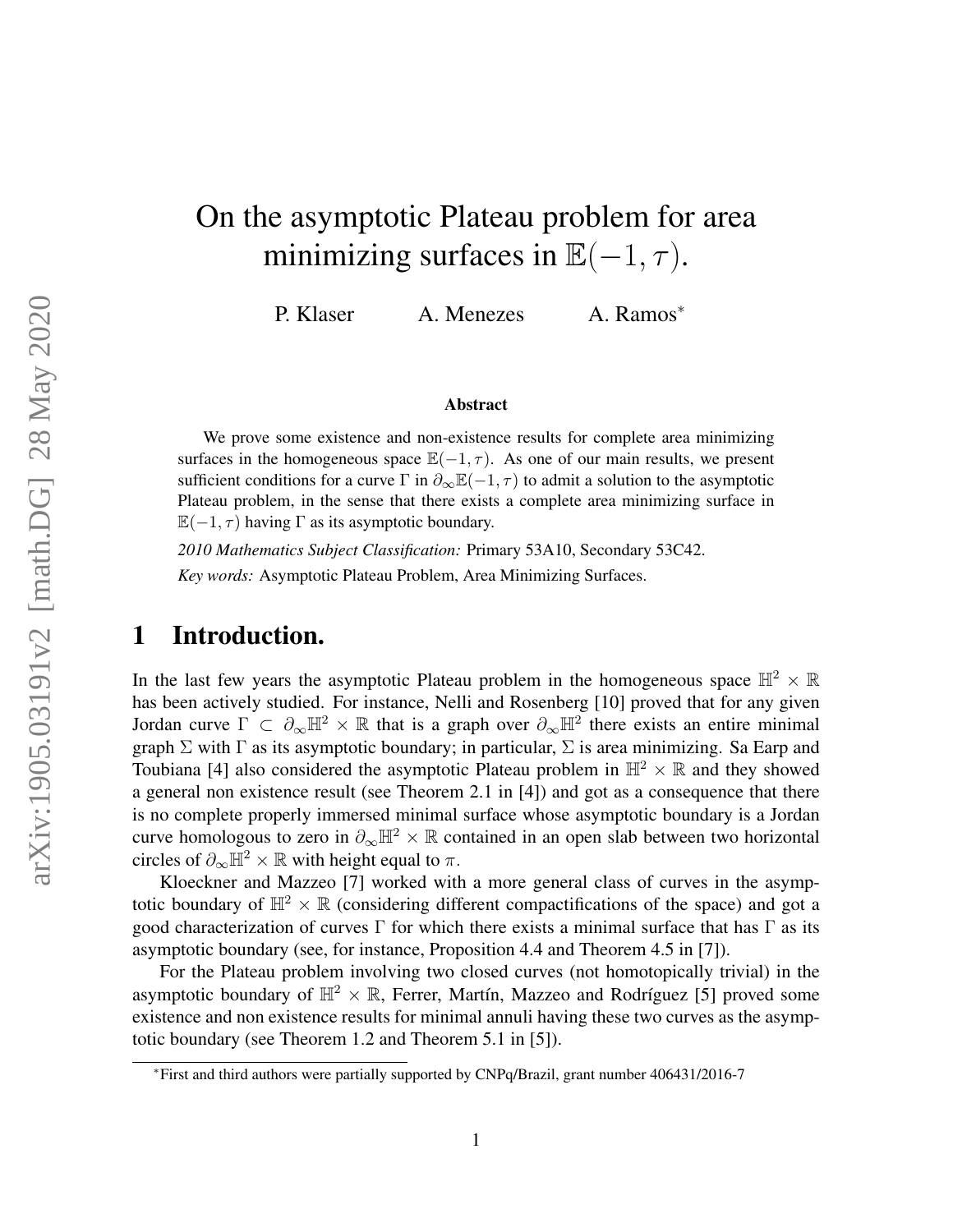In addition to the aforementioned results, Coskunuzer [\[2\]](#page-17-2) showed that for any *tall curve* (i.e., a curve with height greater than  $\pi$ , see Definition [1.1](#page-1-0) below) in  $\partial_{\infty} \mathbb{H}^2 \times \mathbb{R} \equiv \mathbb{S}^1 \times \mathbb{R}$ , there exists an area minimizing surface with that curve as the asymptotic boundary. He also showed a non existence result for certain curves that are not tall. Here, we obtain similar results to the ones in [\[2\]](#page-17-2) in the ambient space  $\mathbb{E}(-1, \tau)$ , which is the total space of a fibration over  $\mathbb{H}^2$  with bundle curvature  $\tau$ . In particular, when  $\tau = 0$ ,  $\mathbb{E}(-1,0)$  is isometric to the Riemannian product  $\mathbb{H}^2 \times \mathbb{R}$ , which allows us to reobtain and extend some of the results of [\[2\]](#page-17-2).

Throughout this work, unless specified otherwise, we use the cylinder model for  $\mathbb{E}(-1, \tau)$ . Specifically, let D denote the unitary open disk in the complex plane and let, for  $\tau \in \mathbb{R}$ ,  $\mathbb{E}(-1,\tau) = (\mathbb{D} \times \mathbb{R}, ds_{\tau}^2)$ , where  $ds_{\tau}^2$  is the metric defined by

<span id="page-1-1"></span>
$$
ds_{\tau}^{2} = \lambda^{2} (dx^{2} + dy^{2}) + (2\tau \lambda (y dx - x dy) + dt)^{2},
$$
\n(1)

for  $\lambda = \frac{2}{1 - x^2}$  $\frac{2}{1-x^2-y^2}$ . We consider the asymptotic boundary of  $\mathbb{E}(-1, \tau)$  as being induced by the product topology of  $\overline{\mathbb{D}} \times \mathbb{R}$ ,  $\partial_{\infty} \mathbb{E}(-1, \tau) = (\partial \mathbb{D}) \times \mathbb{R} = \mathbb{S}^1 \times \mathbb{R}$ . Moreover, if  $\Sigma$  is a complete surface immersed in  $\mathbb{E}(-1, \tau)$  we define the *asymptotic boundary of*  $\Sigma$  as the set

$$
\partial_{\infty} \Sigma = \{ (p, t) \in \mathbb{S}^1 \times \mathbb{R} \mid \exists (p_n, t_n)_{n \in \mathbb{N}} \subset \Sigma \text{ s.t. } (p_n, t_n) \to (p, t) \}.
$$

In order to state our main results, we next give the definition of *height* of a curve in  $\partial_{\infty} \mathbb{E}(-1, \tau)$ . We notice that throughout the paper, curves will be assumed to be piecewise smooth and non-degenerate.

<span id="page-1-0"></span>**Definition 1.1** (Height of a curve). Let  $\Gamma$  be a finite collection of pairwise disjoint simple closed curves in  $\partial_{\infty} \mathbb{E}(-1, \tau)$  and  $\Omega = \partial_{\infty} \mathbb{E}(-1, \tau) \setminus \Gamma$ . For each  $p \in \mathbb{S}^1$ , let  $\ell_p = \{p\} \times$ R denote the vertical line over p in  $\partial_{\infty} \mathbb{E}(-1, \tau)$  and let  $\ell_p^1, \ell_p^2, \ldots, \ell_p^{n_p}$  be the connected components of  $\Omega \cap \ell_p$ . For  $i \in \{1, 2, \ldots, n_p\}$ , let  $|\ell_p^i|$  denote the (possibly infinite) euclidean length of  $\ell_p^i$ . Then, the *height of*  $\Gamma$  *at* p is  $h_{\Gamma}(p) = \min_{i \in \{1,...,n_p\}} |\ell_p^i|$  and the *height of*  $\Gamma$  is

$$
h(\Gamma) = \inf_{p \in \mathbb{S}^1} h_{\Gamma}(p).
$$

**Remark 1.2.** As in  $\mathbb{H}^2 \times \mathbb{R}$ , an isometry of  $\mathbb{H}^2$  induces an isometry in  $\mathbb{E}(-1, \tau)$ . Nevertheless, for  $\tau > 0$ , the induced isometry changes the t-coordinate, as observed in Proposition [2.1.](#page-3-0) Since this change is constant along any fiber, the vertical distance between two points in the same fiber is invariant under isometries. In particular, the definition of the height of a curve is well posed. Furthermore, differently from  $\mathbb{H}^2 \times \mathbb{R}$ , there is no intrinsic notion of a height function in  $\mathbb{E}(-1, \tau)$ ,  $\tau > 0$ . An example that shows this dependence is the horizontal slice  $\{t = 0\} \subset \mathbb{E}(-1, \tau)$  in the half-plane model, which becomes (see [\(7\)](#page-6-0)) a piece of a helicoid in the disk model: its height should be constant and equal to zero in the half plane model but it is not constant in the disk model. To avoid this ambiguity, throughout the paper the height of a curve in  $\partial_{\infty} \mathbb{E}(-1, \tau)$  is here defined for the cylinder model of  $\mathbb{E}(-1, \tau)$ .

We next make precise the notion of a *tall curve* in  $\mathbb{E}(-1, \tau)$ . Note that our definition differs slightly from the one introduced by [\[2,](#page-17-2) Definition 2.4], which allows us to treat a broader class of curves.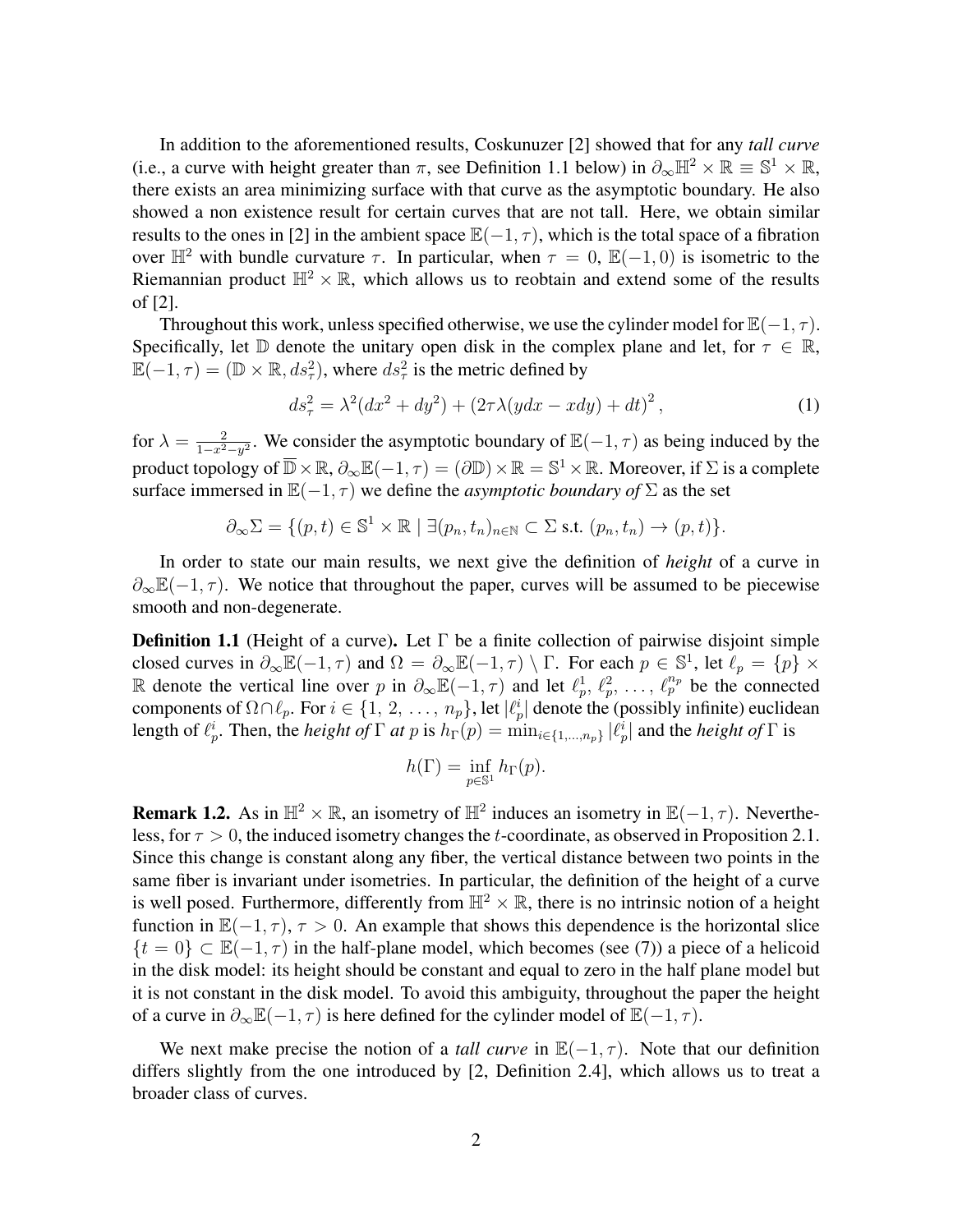**Definition 1.3.** Let  $\Gamma$  be a finite, pairwise disjoint collection of simple closed curves in  $\partial_{\infty} \mathbb{E}(-1, \tau)$ . We say that  $\Gamma$  is a *tall curve* if  $h_{\Gamma}(p) > \sqrt{1 + 4\tau^2}\pi$  for all  $p \in \Gamma$ . Otherwise, we say that Γ is a *short curve*.

Our first main result is the following.

<span id="page-2-3"></span>**Theorem 1.4.** Let  $\Gamma \subset \partial_{\infty} \mathbb{E}(-1, \tau)$  *be a finite collection of pairwise disjoint simple closed curves. If* Γ *is tall, there exists a complete, possibly disconnected, area minimizing surface* Σ  $in \mathbb{E}(-1, \tau)$  *with*  $\partial_{\infty} \Sigma = \Gamma$ .

Note that if  $\Gamma \subset \partial_{\infty} \mathbb{E}(-1, \tau)$  is a short curve, then there exists a point  $p \in \Gamma$  such that  $h_{\Gamma}(p) \leq \sqrt{1 + 4\tau^2}\pi$ . Concerning such curves, we expect that, at least for the case where there is an open arc  $I \subset \mathbb{S}^1$  such that  $h_{\Gamma}(p) \leq$ √  $1 + 4\tau^2 \pi$  for all  $p \in I$ , there is no area minimizing surface with asymptotic boundary Γ. However, this question is still open, even in the case of  $\mathbb{H}^2 \times \mathbb{R}$ . In the following result we are able to prove a special situation of this nonexistence result.

<span id="page-2-0"></span>**Theorem 1.5.** Let  $\Gamma$  be a short curve for which there exists an open arc  $I \subset \mathbb{S}^1$  where

<span id="page-2-1"></span>
$$
h_{\Gamma}(p) < (\sqrt{1+4\tau^2} - 4|\tau|)\pi
$$
, for all  $p \in I$ . (2)

*Then, there is no area minimizing surface*  $\Sigma$  *in*  $\mathbb{E}(-1, \tau)$  *with*  $\partial_{\infty} \Sigma = \Gamma$ *.* 

**Remark 1.6.** In the case  $\tau = 0$ , Theorem [1.5](#page-2-0) is equivalent to the nonexistence result of Coskunuzer [\[2\]](#page-17-2). When  $\tau \neq 0$ , it is not clear whether the bound assumed in [\(2\)](#page-2-1) is sharp, and it only gives information for  $|\tau| < \frac{1}{\sqrt{12}}$ . This bound is necessary to our proof since isometries in  $\mathbb{E}(-1, \tau)$  do not preserve the t-coordinate; see Proposition [2.1,](#page-3-0) Corollary [2.2](#page-3-1) and Remark [2.3.](#page-4-0)

Let us mention that after the completion of this paper, J. Castro-Infantes [\[1\]](#page-17-3) considered the same asymptotic Plateau problem and among other results, using the halfplane model for  $\mathbb{H}^2$ , was able to improve the constant in Theorem [1.5.](#page-2-0)

The organization of the paper is the following. In Section [2,](#page-2-2) we present some background material for the study of minimal surfaces in  $\mathbb{E}(-1, \tau)$ . In Section [3](#page-7-0) we prove our main theorems; and in Section [4](#page-12-0) we prove a technical fact used in the proof of Theorem [1.5.](#page-2-0)

Acknowledgements. The authors would like to thank Baris Coskunuzer, Francisco Martín and Magdalena Rodríguez for useful discussions concerning the topics of this manuscript.

### <span id="page-2-2"></span>2 Preliminaries.

Let  $SL(2, \mathbb{R})$  denote the universal covering of the special linear group of  $2 \times 2$  real matrices. For each  $\tau \in \mathbb{R}$  there exists a left invariant metric  $ds^2_\tau$  in  $\widetilde{\mathrm{SL}}(2,\mathbb{R})$  such that  $(\widetilde{\mathrm{SL}}(2,\mathbb{R}), ds^2_\tau) =$  $\mathbb{E}(-1, \tau)$  becomes the total space of a Riemannian fibration over the hyperbolic plane  $\mathbb{H}^2$ with bundle curvature  $\tau$ . Note that for any  $\tau \in \mathbb{R}$  the group of isometries of  $\mathbb{E}(-1, \tau)$  has dimension four (for a nice discussion about the  $\mathbb{E}(\kappa, \tau)$  spaces, see Daniel [\[3\]](#page-17-4)). A special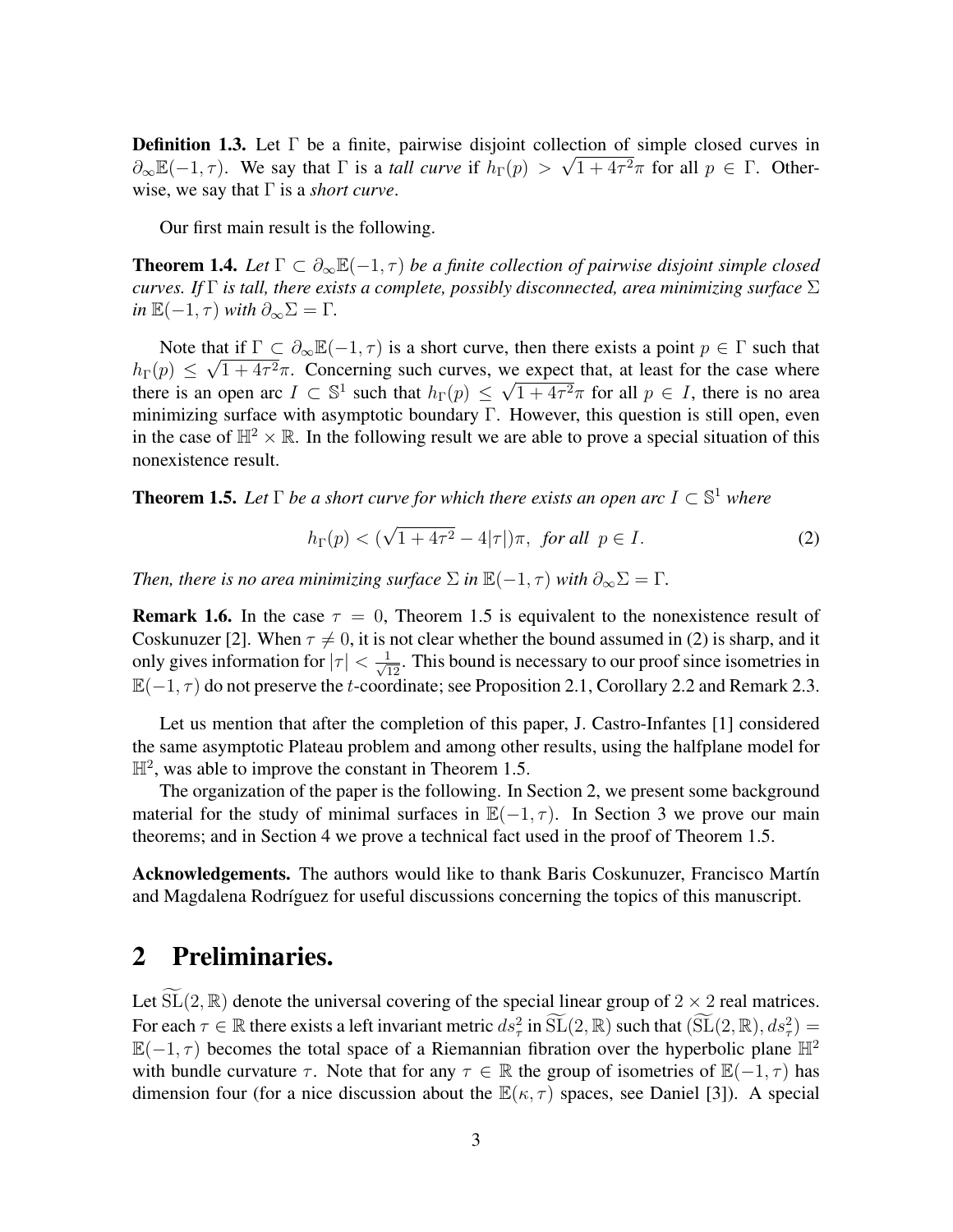case to be considered is when  $\tau = 0$ , where  $\mathbb{E}(-1, 0)$  is isometric to the Riemannian product  $\mathbb{H}^2 \times \mathbb{R}$ . In particular, all of our results also hold in  $\mathbb{H}^2 \times \mathbb{R}$ . We also note that for  $\tau \neq 0$ , the spaces  $\mathbb{E}(-1, \tau)$  and  $\mathbb{E}(-1, -\tau)$  are isometric, hence it is without loss of generality that we assume that  $\tau \geq 0$ .

As stated in the Introduction, we use the cylinder model  $(\mathbb{D} \times \mathbb{R}, ds_\tau^2)$  to  $\mathbb{E}(-1, \tau)$ , where ds<sup>2</sup> is given in [\(1\)](#page-1-1). We also let  $\pi_1: \mathbb{E}(-1, \tau) \to \mathbb{D}$  and  $\pi_2: \mathbb{E}(-1, \tau) \to \mathbb{R}$  be the projections onto the first and the second coordinates, respectively.

The isometry group of  $\mathbb{E}(-1, \tau)$  is generated by the lifts of the isometries of the disk model of  $\mathbb{H}^2$ , together with vertical translations along the fibers (see, for instance, Theorem 2.9 in [\[12\]](#page-18-2)). Precisely, the following holds.

<span id="page-3-0"></span>**Proposition 2.1.** *The isometries of*  $\mathbb{E}(-1, \tau)$  *are given by* 

<span id="page-3-3"></span>
$$
F(z,t) = (f(z), t - 2\tau \arg f'(z) + c)
$$
\n(3)

*or*

$$
G(z,t) = (\overline{f(z)}, -t + 2\tau arg f'(z) + c), \tag{4}
$$

*where* f is a positive isometry of the disk model of  $\mathbb{H}^2$ ,  $c \in \mathbb{R}$  and arg  $f' : \mathbb{H}^2 \to \mathbb{R}$  is a smooth angle function for f'.

One of the main difficulties that arises when working in the cylinder model of  $\mathbb{E}(-1, \tau)$ when  $\tau \neq 0$  is that isometries do not preserve the t-coordinate. The next result gives an upper bound to this gap on the t-coordinate for some isometries of  $\mathbb{E}(-1, \tau)$ ; we make use of this bound in the proof of our non-existence result.

<span id="page-3-1"></span>**Corollary 2.2.** For any positive isometry  $f$  of the disk model of  $\mathbb{H}^2$ , there exists an isometry  $F: \mathbb{E}(-1, \tau) \to \mathbb{E}(-1, \tau)$  *such that the projections*  $\pi_1$  *and*  $\pi_2$  *satisfy, for all*  $z \in \mathbb{D}$  *and*  $t \in \mathbb{R}$ , that  $\pi_1(F(z,t)) = f(z)$  and  $|\pi_2(F(z,t)) - t| < 2\tau\pi$ .

*Proof.* First, note that any positive isometry of the disk model of  $\mathbb{H}^2$  can be represented by a Möbius transformation

<span id="page-3-2"></span>
$$
f(z) = \frac{w_1 z - \overline{w_2}}{w_2 z - \overline{w_1}},
$$

where  $w_1, w_2 \in \mathbb{C}$  are such that  $|w_1|^2 - |w_2|^2 = 1$ . In particular, it holds that

$$
f'(z) = \frac{-1}{(w_2 z - \overline{w_1})^2} = -\overline{w_2}^2 \frac{(\overline{z} - o)^2}{|w_2 z - \overline{w_1}|^4},\tag{5}
$$

where  $o = \frac{w_1}{w_0}$  $\frac{w_1}{\overline{w_2}}$ . Note that  $|o| = \frac{1}{|f(0)|} > 1$ , hence  $f'(z) \neq 0$  for all  $z \in \mathbb{D}$ . For any  $\theta_1 < \theta_2$ , let

$$
\Lambda_{\theta_1,\theta_2} = \{ re^{i\theta} \in \mathbb{C} \mid r > 0 \text{ and } \theta \in (\theta_1,\theta_2) \}.
$$

We next analyze the image set  $f'(\mathbb{D})$  to show that there exist  $\theta_1 < \theta_2$  with  $\theta_2 - \theta_1 < 2\pi$  such that  $f'(\mathbb{D}) \subset \Lambda_{\theta_1, \theta_2}$ .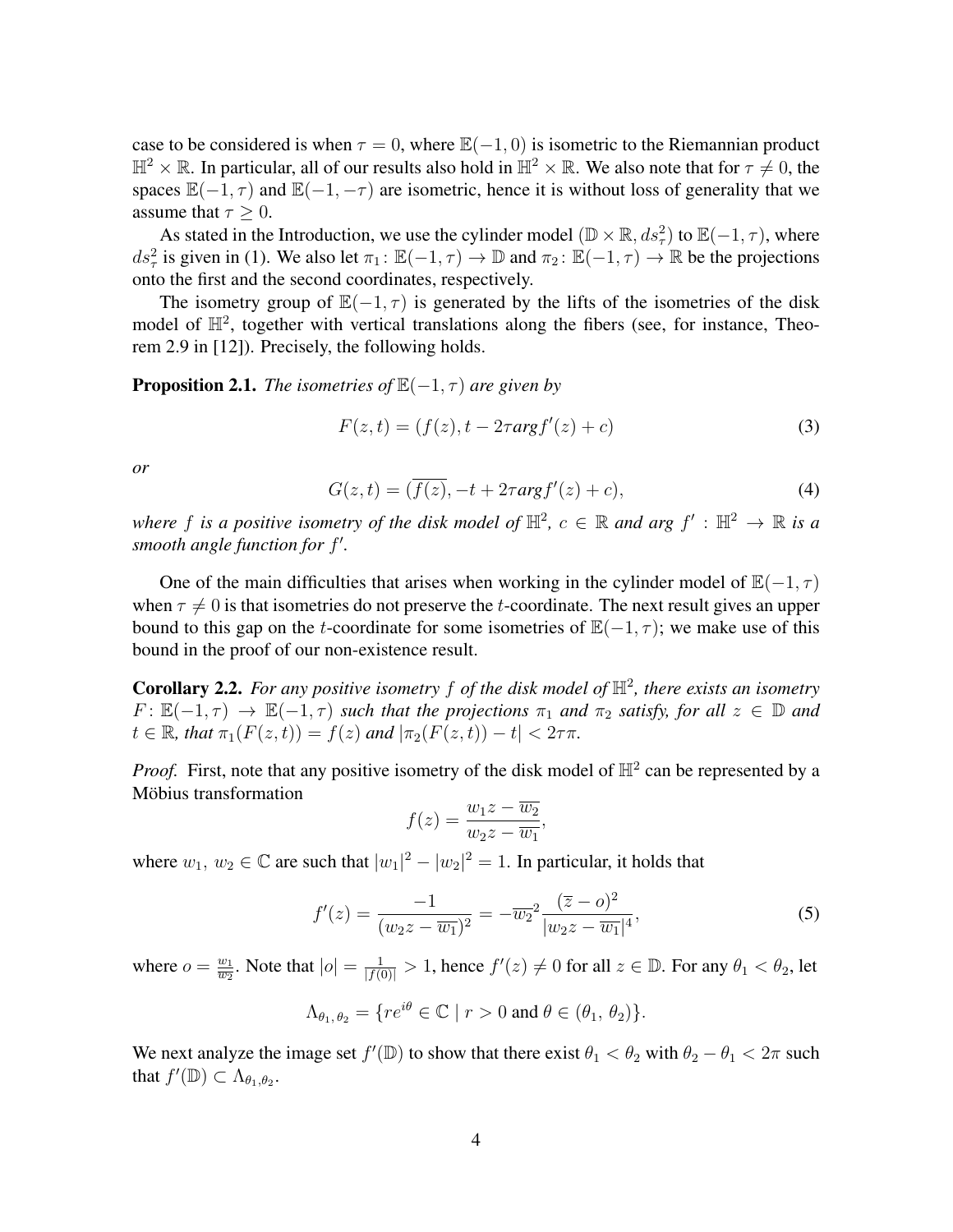Let  $\theta \in [0, 2\pi)$  be such that  $-\overline{w_2}^2 = |w_2|^2 e^{i\theta}$ . Since multiplication by a positive constant does not change the argument of a complex number, it follows from [\(5\)](#page-3-2) that

$$
f'(z) \in \Lambda_{\theta_1, \theta_2} \quad \iff \quad (\overline{z} - o)^2 \in \Lambda_{\theta_1 - \widetilde{\theta}, \theta_2 - \widetilde{\theta}} \quad \iff \quad \overline{z} - o \in \Lambda_{\frac{\theta_1 - \widetilde{\theta}}{2}, \frac{\theta_2 - \widetilde{\theta}}{2}}.
$$

Note that  $\{\overline{z}-o \mid z \in \mathbb{D}\}$  is an open disk in  $\mathbb C$  with a positive distance  $|o|-1$  to the origin. Hence, there are  $\varphi_1 < \varphi_2$  with  $\varphi_2 - \varphi_1 < \pi$  such that  $\{\overline{z} - o \mid z \in \mathbb{D}\}\subset \Lambda_{\varphi_1, \varphi_2}$ . After choosing, for  $i = 1, 2, \theta_i = 2\varphi_i + \tilde{\theta}$ , it follows that  $f'(\mathbb{D}) \subset \Lambda_{\theta_1, \theta_2}$  with  $\theta_2 - 2\pi < \theta_1 < \theta_2$ .

This implies that we may choose a branch of the argument function such that for all  $z \in \mathbb{D}$ ,  $\arg(f'(z)) \in (\theta_1, \theta_2)$ . After letting  $c = 2\tau(\theta_1 - \pi)$  in [\(3\)](#page-3-3), the result follows.  $\Box$ 

<span id="page-4-0"></span>**Remark 2.3.** The bound  $2\tau\pi$  on Corollary [2.2](#page-3-1) cannot, in general, be improved. Indeed,  $\sup_{z\in\mathbb{D}}|\pi_2(F(z,t))-t|$  depends uniquely on  $|f(0)|$ , as shown in the proof of Corollary [2.2.](#page-3-1) Moreover, if  ${f_n}_{n\in\mathbb{N}}$  is a sequence of isometries such that  $\lim_{n\to\infty} |f_n(0)| = 1$ , then the respective isometries  $F_n$  satisfy  $\lim_{n\to\infty} \sup_{z\in\mathbb{D}} |\pi_2(F_n(z,t)) - t| = 2\tau\pi$ .

In the cylinder model to  $\mathbb{E}(-1, \tau)$ , both horizontal planes { $t = t_0$ } and vertical planes (i.e. the inverse image of a geodesic of  $\mathbb{H}^2$  by  $\pi_1$ ) are minimal (in fact, they are area minimizing) surfaces. We next describe some other families of minimal surfaces in  $\mathbb{E}(-1, \tau)$  that will be used as barriers throughout this paper.

#### <span id="page-4-1"></span>2.1 Rotational Catenoids

We first describe a one-parameter family of complete (without boundary) minimal annuli in  $\mathbb{E}(-1, \tau)$ , which plays a key role in the proof of Theorem [1.5.](#page-2-0) Such a family was first obtained by B. Nelli and H. Rosenberg [\[10\]](#page-18-0) for the case  $\tau = 0$  and extended to the case where  $\tau \neq 0$  by C. Peñafiel [\[11\]](#page-18-3). Each surface in this family is called a *catenoid* of  $\mathbb{E}(-1, \tau)$ and is invariant under the group of isometries corresponding to rotations about the t-axis of the cylinder model.

<span id="page-4-2"></span>Following the notation of [\[11\]](#page-18-3), for any  $d > 0$  let  $u_d$ : (arcsinh $(d)$ ,  $\infty$ )  $\rightarrow$   $(0, \infty)$  be defined by

$$
u_d(s) = \int_{\arcsinh(d)}^s d\sqrt{\frac{1 + 4\tau^2 \tanh^2(\frac{r}{2})}{\sinh^2(r) - d^2}} dr.
$$
 (6)

Then,  $u_d$  extends continuously to  $s = \operatorname{arcsinh}(d)$  by setting  $u_d(\operatorname{arcsinh}(d)) = 0$  and is strictly increasing. Moreover, there exists an increasing function  $d > 0 \mapsto h(d) \in (0, \frac{\pi}{2})$  $\frac{\pi}{2}\sqrt{1+4\tau^2}$ such that, for each  $d > 0$ ,  $\lim_{s \to \infty} u_d(s) = h(d)$ . It also holds that

$$
\lim_{d \to 0^+} \mathbf{h}(d) = 0, \quad \lim_{d \to \infty} \mathbf{h}(d) = \frac{\pi}{2} \sqrt{1 + 4\tau^2}.
$$

Using this notation, for each  $d > 0$  the catenoid  $M_d$  given by [\[11,](#page-18-3) Propositions 3.6 and 3.9] is  $M_d = M_d^+ \cup M_d^-$ , where  $M_d^+$  and  $M_d^-$  are the rotational surfaces parameterized by  $M_d^{\pm} = \{(\tanh(r/2)\cos(\theta), \tanh(r/2)\sin(\theta), \pm u_d(r)) \mid r \in [\arcsinh(d), \infty), \theta \in [0, 2\pi)\}.$ 

It follows directly from its definition that the asymptotic boundary of  $M_d$  is the union of the two horizontal circles  $\mathbb{S}^1 \times \{-h(d)\}\$  and  $\mathbb{S}^1 \times \{h(d)\}\$ .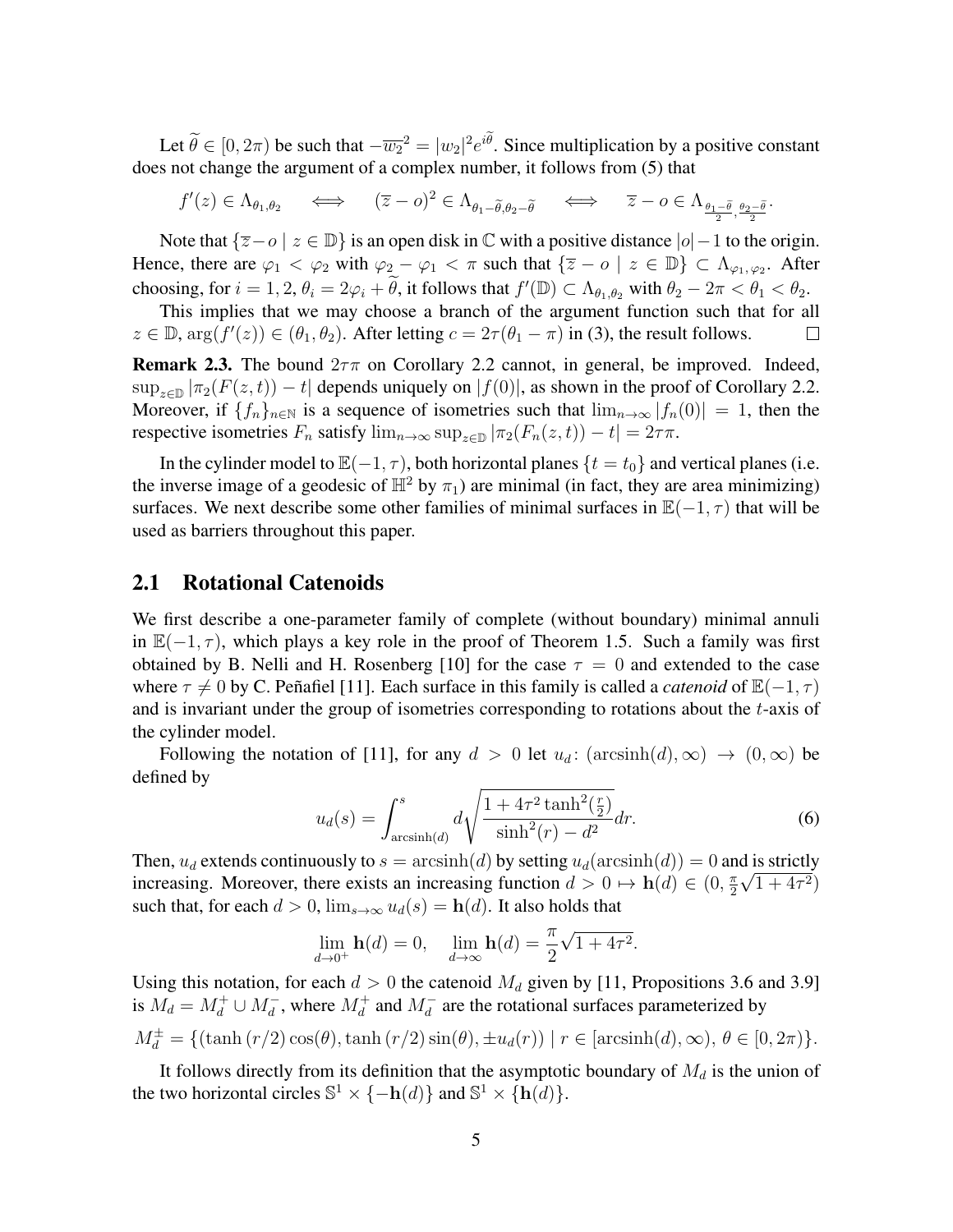#### 2.2 Tall Rectangles

Here we will present some key properties of complete minimal planes in  $\mathbb{E}(-1, \tau)$  that are invariant under a one-parameter group of hyperbolic isometries. These surfaces are the socalled *tall rectangles* and were first described in the  $\tau = 0$  case by Sa Earp and Toubiana [\[4\]](#page-17-0) and extended, when  $\tau \neq 0$ , to the halfspace model for  $\mathbb{E}(-1, \tau)$  by Folha and Penafiel [\[6\]](#page-17-5). In what follows, we describe this family in the cylinder model and prove that they are in fact area minimizing surfaces.

a minimizing surfaces.<br>For a fixed  $\tau \geq 0$ , let  $h > \pi \sqrt{1 + 4\tau^2}$  and  $r \in (0, \pi)$  be given and let

$$
\gamma_0 = \left\{ \left( -\cos(\theta), -\sin(\theta), 4\tau \arctan\left(\frac{\sin(\theta)}{1 + \cos(\theta)}\right) \right) \mid \theta \in [-r, r] \right\},\
$$

$$
\gamma_1 = \left\{ \left( -\cos(\theta), -\sin(\theta), h + 4\tau \arctan\left(\frac{\sin(\theta)}{1 + \cos(\theta)}\right) \right) \mid \theta \in [-r, r] \right\}.
$$

Using this notation, we next prove the following.

<span id="page-5-0"></span>**Proposition 2.4.** *There exists an area minimizing plane*  $\mathcal{R}_h(r) \subset \mathbb{E}(-1,\tau)$ *, invariant under a one-parameter group of hyperbolic isometries of*  $\mathbb{E}(-1, τ)$  *and with asymptotic boundary* given by the union of  $\gamma_0$ ,  $\gamma_1$  and the two vertical segments joining their endpoints (see Fig*ure [1\)](#page-6-1).*

*Proof.* When  $\tau = 0$ , the result follows immediately from Proposition 2.1 of [\[4\]](#page-17-0), hence we next assume that  $\tau > 0$ . We follow the notation of Folha and Peñafiel [\[6\]](#page-17-5), where such tall rectangles were described. For the purpose of simplifying the computations, we start our proof in the half space model for  $\mathbb{E}(-1, \tau)$ , i.e.,

$$
\mathbb{E}(-1,\tau) = (\{(x,y,t) \in \mathbb{R}^3 \mid y > 0\}, d\tilde{s}^2_{\tau}),
$$

where

$$
d\tilde{s}^{2}_{\tau} = \frac{1}{y^{2}}(dx^{2} + dy^{2}) + \left(-\frac{2}{y}\tau dx + dt\right)^{2}.
$$

In this model, Corollary 5.1 of [\[6\]](#page-17-5) implies that for  $h > \pi\sqrt{1+4\tau^2}$  and  $m > 0$ , there exists a minimal plane  $S_h(m)$  with asymptotic boundary given by the rectangle at  $\{y = 0\}$ with the four vertices  $(-m, 0, 0)$ ,  $(-m, 0, h)$ ,  $(m, 0, 0)$  and  $(m, 0, h)$ , see Figure [1.](#page-6-1) Furthermore,  $S_h(m)$  is invariant under the one-parameter subgroup of isometries of the half space model which is generated by the hyperbolic isometries of  $\mathbb{H}^2$  that fix the points at infinity corresponding to the vertical segments of  $\partial_{\infty}S_h(m)$ .

Note that the family of hyperbolic translations  $\{f_s(x, y, t) = (sx, sy, t)\}_{s>0}$  are isometries of  $d\tilde{s}_\tau^2$ . Hence, the image surfaces  $\{f_s(S_h(m))\}_{s>0}$  give a foliation of the open slab<br> $f(x, y, t) |_{s>0} \ge t < h$  by minimal surfaces. This was proved by Lima IS, Lamma 61  $\{(x, y, t) | y > 0, 0 < t < h\}$  by minimal surfaces. This was proved by Lima [\[8,](#page-18-4) Lemma 6] and follows from the fact that for any  $t_0 \in (0, h)$ , the intersection  $S_h(m) \cap \{t = t_0\}$  is a graphical arc of circle with endpoints  $(-m, 0, t_0)$  and  $(m, 0, t_0)$ . Hence, it follows that each  $S_h(m)$  is area minimizing.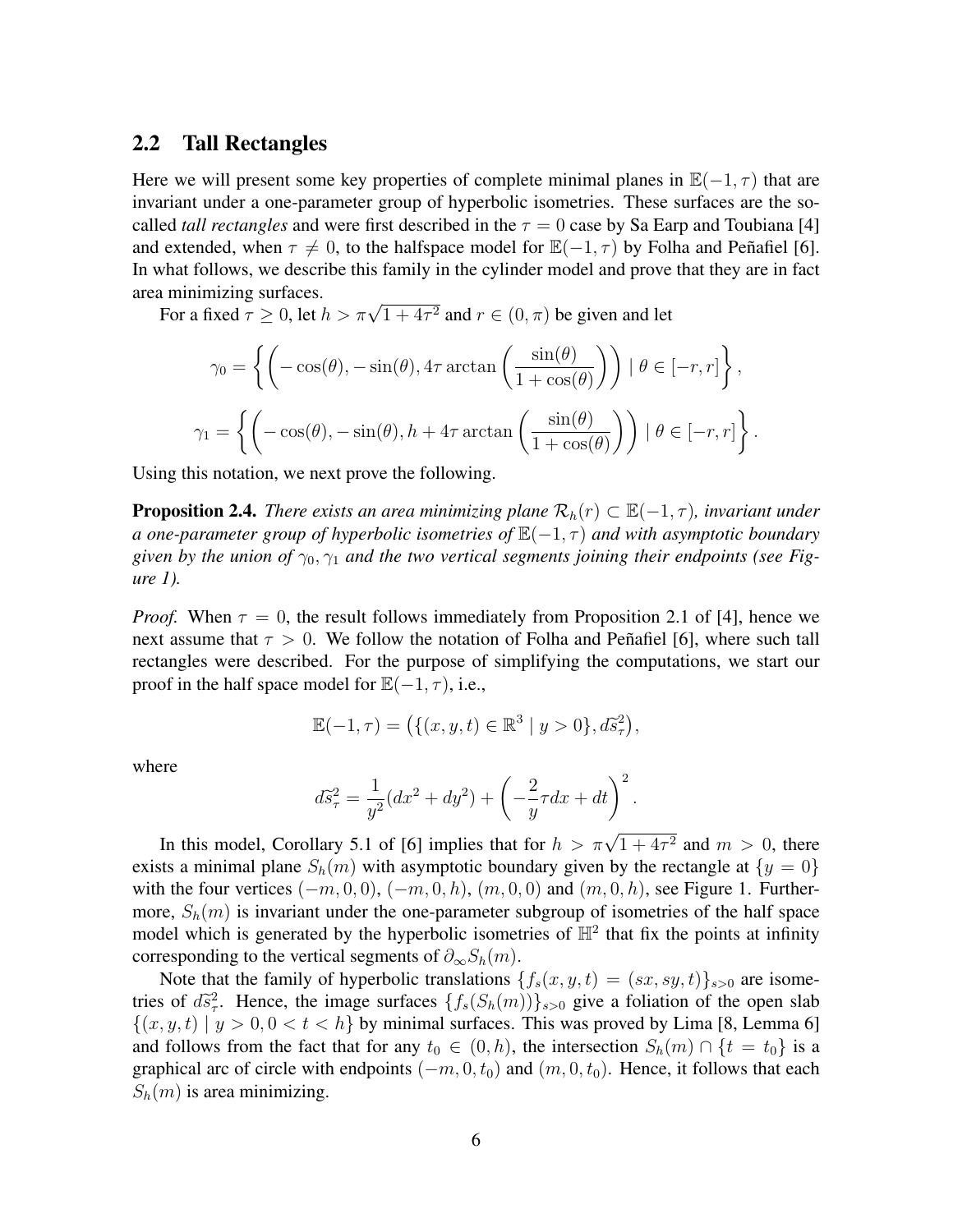

<span id="page-6-1"></span>Figure 1:  $\partial_{\infty}S_h(m)$  is the rectangle in  $\{y = 0\}$  with vertices as above, and  $\partial_{\infty}R_h(r)$  is the image of  $\partial_{\infty}S_h(m)$  by  $\psi$ .

To prove the existence of  $\mathcal{R}_h(r)$  as claimed, we just use an isometry between models as we next present. Let  $z = x + iy$  be a complex coordinate system for  $\mathbb{R}^2_+ = \{(x, y) \in \mathbb{R}^2 \mid y > 0\}$ and let  $\phi: \mathbb{R}^2_+ \to \mathbb{D}$  be the Möbius transformation given by  $\phi(z) = \frac{z-i}{z+i}$ . Then,

<span id="page-6-0"></span>
$$
\psi(x, y, t) = \psi(z, t) = \left(\phi(z), t + 4\tau \arctan\left(\frac{x}{y+1}\right)\right)
$$
\n(7)

is an isometry between the two models of  $\mathbb{E}(-1, \tau)$ ,  $(\mathbb{R}^2_+ \times \mathbb{R}, d\tilde{s}^2_\tau)$  and  $(\mathbb{D} \times \mathbb{R}, ds^2_\tau)$ . For a given  $r \in (0, \pi)$ , take  $m = \frac{\sin(r)}{1 + \cos(r)}$  $\frac{\sin(r)}{1+\cos(r)}$  and let  $\mathcal{R}_h(r) = \psi(S_h(m))$ . It is straightforward to see that  $\mathcal{R}_h(r)$  has the asymptotic boundary as claimed.  $\Box$ 

The next result is a direct consequence of Proposition [2.4.](#page-5-0) We will make use of this result in the proof of Theorem [1.4.](#page-2-3)

<span id="page-6-2"></span>**Corollary 2.5.** *Given*  $t_1, t_2 \in \mathbb{R}$  *with*  $t_2 > t_1 + \pi \sqrt{2}$  $1 + 4\tau^2$ , there is  $\delta > 0$  such that for any  $\theta_1, \theta_2 \in \mathbb{S}^1$  with  $|\theta_1 - \theta_2| < \delta$  there exists an area minimizing surface  $\mathcal{R} \subset \mathbb{D} \times (t_1, t_2)$  with  $\partial_{\infty} \mathcal{R} \subset [\theta_1, \theta_2] \times (t_1, t_2).$ 

*Proof.* This proof follows from the fact that rotations about the t-axis and vertical translations in  $\mathbb{D} \times \mathbb{R}$  are isometries of  $ds^2$ , as we next explain. Let  $t_1$  and  $t_2$  be as stated and let

$$
h = \frac{t_2 - t_1 + \pi\sqrt{1 + 4\tau^2}}{2}
$$
, and  $\varepsilon = \frac{h - \pi\sqrt{1 + 4\tau^2}}{2}$ .

Let  $\delta > 0$  be such that for any  $\theta \in (-\delta, \delta)$  it holds that  $4\tau$  $\arctan\left(\frac{\sin(\theta)}{1+\cos(\theta)}\right)$  $\frac{\sin(\theta)}{1+\cos(\theta)}\Bigg)$  $< \varepsilon$ . Then, if  $\theta_1, \theta_2 \in \mathbb{S}^1$  are such that  $|\theta_1 - \theta_2| < \delta$ , we may vertically translate and rotate the surface  $\mathcal{R}_h(|\theta_2 - \theta_1|)$  to find  $\mathcal R$  as claimed.  $\Box$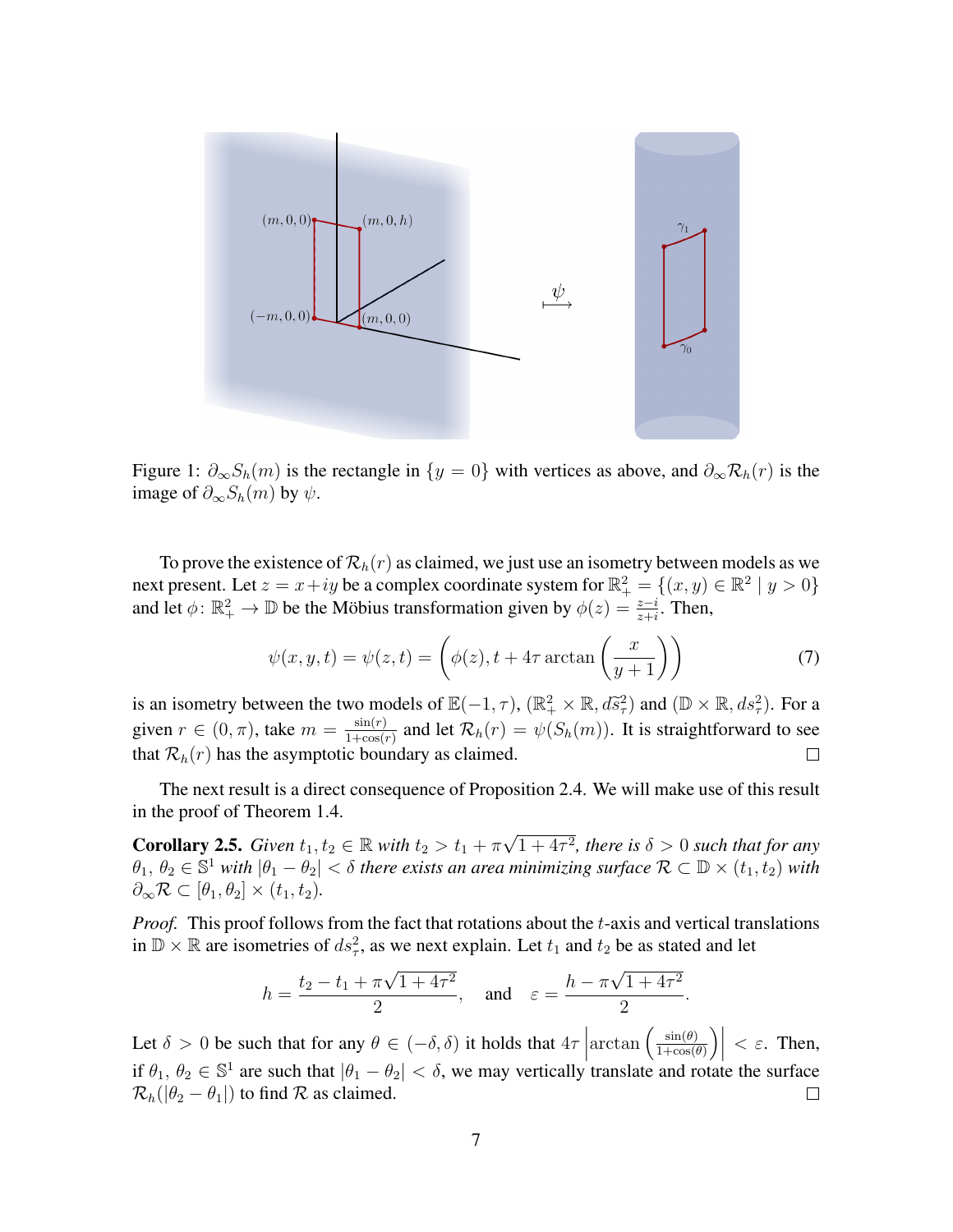### <span id="page-7-0"></span>3 Existence and nonexistence results.

We next prove the main results of the paper. In Section [3.1](#page-7-1) we prove that for any tall curve  $\Gamma \subset \partial_{\infty} \mathbb{E}(-1,\tau)$  there exists an area minimizing surface  $\Sigma \subset \mathbb{E}(-1,\tau)$  with  $\partial_{\infty} \Sigma = \Gamma$ . In Section [3.2,](#page-9-0) we prove that for certain short curves  $\Gamma$  with  $h(\Gamma) < (\sqrt{1+4\tau^2-4\tau})\pi$  there is no area minimizing surface  $\Sigma$  with  $\partial_{\infty} \Sigma = \Gamma$ .

Throughout this section, for any  $t \in \mathbb{R}$ , we let  $P_t = \mathbb{D} \times \{t\}$  denote the horizontal plane at height t in  $\mathbb{E}(-1, \tau)$ .

#### <span id="page-7-1"></span>3.1 The proof of Theorem [1.4.](#page-2-3)

First, we prove the theorem when  $\Gamma$  is a finite union of disjoint parallel circles,

$$
\Gamma = \bigcup_{i=1,\cdots,n} \mathbb{S}^1 \times \{h_i\},\
$$

where  $h_{i+1} - h_i > \pi \sqrt{1 + 4\tau^2}$  for all  $i \in \{1, ..., n-1\}$ . Note that each  $P_{h_i}$  separates and is area minimizing. Hence, to show that  $\cup_{i=1}^{n} P_{h_i}$  is area minimizing, it suffices to prove it is the unique minimal surface in  $\mathbb{E}(-1, \tau)$  with asymptotic boundary Γ. We prove this by showing that there is no connected minimal surface in  $\mathbb{E}(-1, \tau)$  with asymptotic boundary Γ, when  $n \geq 2$ .

Suppose to the contrary that there is a connected minimal surface  $\Sigma$  in  $\mathbb{E}(-1, \tau)$  with  $\partial_{\infty} \Sigma = \Gamma$ . For two consecutive  $h_i < h_{i+1}$ , let  $\delta > 0$  be such that  $(h_{i+1} - \delta) - (h_i + \delta) >$  $\pi\sqrt{1+4\tau^2}$  and let  $H_i = h_i + \delta$  and  $H_{i+1} = h_{i+1} - \delta$ . Let  $U = \mathbb{D} \times [H_i, H_{i+1}]$  be the slab bounded by the planes  $P_{H_i}$  and  $P_{H_{i+1}}$ . Then  $U \cap \Sigma$  is a compact minimal surface that admits a connected component  $\Sigma$  with  $\partial \Sigma \subset P_{H_i} \cup P_{H_{i+1}}, \partial \Sigma \cap P_{H_i} \neq \emptyset$  and  $\partial \Sigma \cap P_{H_{i+1}} \neq \emptyset$ .

Let  $\{M_d\}_{d>0}$  be the family of rotational catenoids of  $\mathbb{E}(-1, \tau)$  given in Section [2.1,](#page-4-1) vertically translated so that for all  $d > 0$ ,  $\partial_{\infty} M_d \subset \mathbb{S}^1 \times (H_i, H_{i+1})$ . To obtain a contradiction, we now just recall that when  $d$  goes to infinity, the surfaces  $M_d$  escape from any compact, and when  $d$  approaches zero, they converge (away from the origin, with multiplicity two) to a horizontal plane. In particular, there must be a first contact point between  $\Sigma$  and some  $M_d$ , which is a contradiction by the maximum principle.

Hence, we next proceed with the proof of Theorem [1.4](#page-2-3) with the additional assumption that  $\Gamma$  is not a family of parallel circles.

*Proof of Theorem [1.4.](#page-2-3)* We start the proof by setting up the notation. For each  $n \in \mathbb{N}$  and  $h \in$ R, let  $D_n(h)$  be the disk in the horizontal plane  $P_h$  centered at the origin and with euclidean radius tanh(n). In particular, the family  $\{D_n(h)\}_{n\in\mathbb{N}}$  gives an exhaustion of  $P_h$ . Also, for a given  $T > 0$ , let  $\Delta_n(T) = \bigcup_{T \leq h \leq T} D_n(h)$  be a compact solid cylinder in  $\mathbb{E}(-1, \tau)$ . Since both horizontal planes and vertical planes over complete geodesics are minimal surfaces in the metric of  $\mathbb{E}(-1, \tau)$ ,  $\Delta_n(T)$  is mean convex for all  $n \in \mathbb{N}$  and  $T > 0$ .

Let  $\Gamma$  be a tall curve in  $\partial_{\infty} \mathbb{E}(-1, \tau)$  and let  $T > 0$  be such that  $\Gamma$  is contained in the open slab  $\mathbb{S}^1 \times (-T, T)$  of  $\partial_{\infty} \mathbb{E}(-1, \tau)$ . For each  $n \in \mathbb{N}$ , let  $\Gamma_n \subset \partial \Delta_n(T)$  be the radial projection of Γ in  $\partial \Delta_n(T)$ . Since  $\Delta_n(T)$  is mean convex and  $\Gamma_n$  is an embedded, piecewise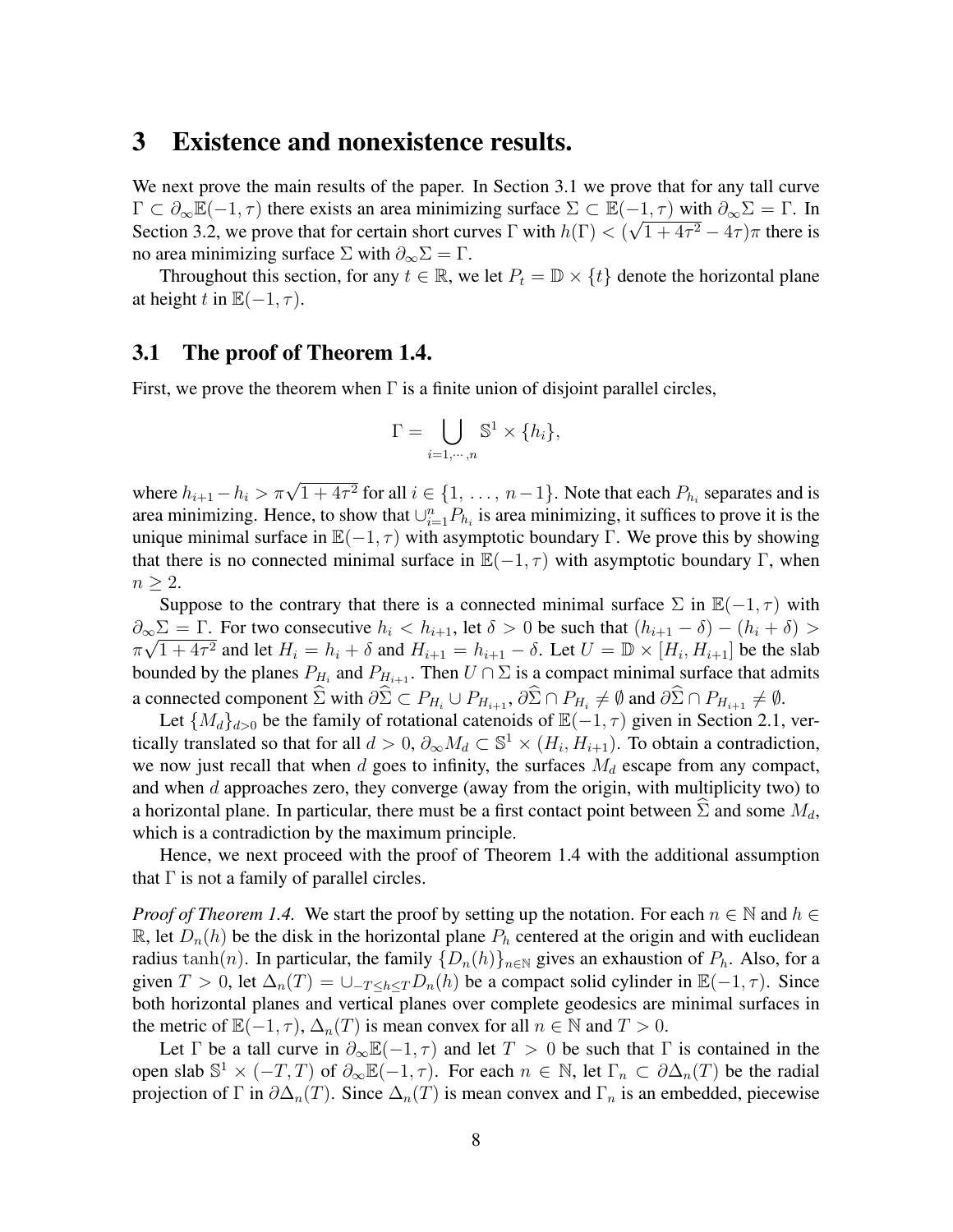smooth curve in  $\partial \Delta_n(T)$ , there exists an embedded, possibly disconnected, area minimizing surface  $\Sigma_n \subset \Delta_n(T)$  with  $\partial \Sigma_n = \Gamma_n$ . Our next argument is to show that when  $n \to \infty$ , then, up to a subsequence,  $\Sigma_n$  converges to a nonempty complete surface  $\Sigma \subset \mathbb{E}(-1, \tau)$  such that  $\partial_{\infty}\Sigma=\Gamma.$ 

Since each  $\Sigma_n$  is area minimizing, the number of connected components of  $\Sigma_n$  is uniformly bounded by the number of connected components of  $\Gamma_n$ , which is equal to the number of components of Γ. In particular, we may pass to a subsequence to assume that there exists some  $k \in \mathbb{N}$  such that the number of connected components of each  $\Sigma_n$  is k, and we let  $\Sigma_n^1, \ldots, \Sigma_n^k$  denote such components, labeled in such a way that for each  $i \in \{1, 2, \ldots, k\}$ the radial projection of  $\partial \Sigma_n^i$  to  $\partial_{\infty} \mathbb{E}(-1, \tau)$  correspond to the same component of  $\Gamma$  for all  $n \in \mathbb{N}$ . In particular, we just need to prove the result when  $k = 1$ , since the general case follows from a finite diagonal argument. Hence, from now on we will assume that  $\Sigma_n$  is connected, for all  $n \in \mathbb{N}$ .

Let  $\Omega = \partial_{\infty} \mathbb{E}(-1, \tau) \backslash \Gamma$ . Since  $\Gamma$  is tall, Corollary [2.5](#page-6-2) gives that for any  $q \in \Omega$  there exists a tall rectangle  $\mathcal{R}_q$  such that  $\partial_{\infty} \mathcal{R}_q$  is disjoint from  $\Gamma$  and separates q from  $\Gamma$  in  $\partial_{\infty} \mathbb{E}(-1, \tau)$ . Let  $U_q \subset \mathbb{E}(-1,\tau)$  be the region defined by  $\mathcal{R}_q$  in  $\mathbb{E}(-1,\tau)$  such that  $q \in \partial_{\infty} U_q$ .

We claim that  $\Sigma_n \cap U_q = \emptyset$ , for all n sufficiently large. In the topology of  $\overline{D} \times \mathbb{R}$ ,  $\overline{U_q}$  and Γ are two disjoint compact sets, and the sequence  $\Gamma_n$  converges to Γ. Hence there is  $n(q) > 0$ such that for all  $n \ge n(q)$ ,  $\Gamma_n \cap \overline{U_q} = \emptyset$ , from where it follows that  $\Gamma_n \cap U_q = \emptyset$  in  $\mathbb{E}(-1, \tau)$ .

To prove the claim, we argue by contradiction and assume that  $\Sigma_n$  intersects  $U_q$  for some  $n \geq n(q)$ . Now, a standard replacement argument yields a contradiction. In fact, since  $\Gamma_n = \partial \Sigma_n$  does not intersect  $U_q$ , then  $S = \Sigma_n \cap \overline{U_q}$  is a compact smooth surface with boundary in  $\partial U_q = \mathcal{R}_q$ . Since  $\mathcal{R}_q$  is a topological plane, there exists a compact subdomain  $\widehat{S} \subset \mathcal{R}_q$  with  $\partial \widehat{S} = \partial S$ . Then, from the fact that both  $\Sigma_n$  and  $\mathcal{R}_q$  are area minimizing, we obtain that  $Area(S) = Area(S)$ . In particular, the compact surface defined by

$$
\Sigma'_n = (\Sigma_n \setminus S) \cup \widehat{S}
$$

is a nonsmooth area minimizing surface, a contradiction.

Next, we use the fact proved above to show that the sequence  $(\Sigma_n)_{n\in\mathbb{N}}$  admits a limit point in  $\mathbb{E}(-1, \tau)$ ; in other words, the surfaces  $\Sigma_n$  do not *escape to infinity*. Since  $\Gamma$  is not a finite collection of parallel circles, there exists a horizontal plane  $P_h$  in  $\mathbb{E}(-1, \tau)$  such that  $\partial_{\infty}P_h$ intersects Γ transversely at some point p. Hence, we may choose points  $p_1, p_2 \in \partial_{\infty}P_h$  that bound a closed arc  $[p_1, p_2] \subset \partial_{\infty} P_h$  containing p in its interior and such that  $[p_1, p_2] \cap \Gamma = \{p\},\$ see Figure [2](#page-9-1) (a). Let  $\gamma$  be a complete arc in  $P_h$  with endpoints  $p_1, p_2$  and let  $A \subset P_h$  be the region bounded by  $\gamma$  in  $P_h$  that contains p in its asymptotic boundary. Since  $\Gamma_n$  converges to Γ, it follows that  $\Gamma_n$  intersects A transversely and only in one point, for all n sufficiently large.

The above argument shows that, when we consider  $[p_1, p_2] \cup \gamma$  as a simple closed curve in  $\overline{\mathbb{D}} \times \mathbb{R}$ , the linking number between  $[p_1, p_2] \cup \gamma$  and  $\Gamma_n$  is one, for all n sufficiently large. In particular, since  $\partial \Sigma_n = \Gamma_n$ , there must be a point  $q_n \in \gamma \cap \Sigma_n$ .

Let  $U_1 = U_{p_1}$  and  $U_2 = U_{p_2}$  be the respective regions bounded by two tall rectangles  $\mathcal{R}_{p_1}$ and  $\mathcal{R}_{p_2}$  as before. Then, for *n* sufficiently large,  $\Sigma_n \cap (U_1 \cup U_2) = \emptyset$ . Since  $\gamma \setminus (U_1 \cup U_2)$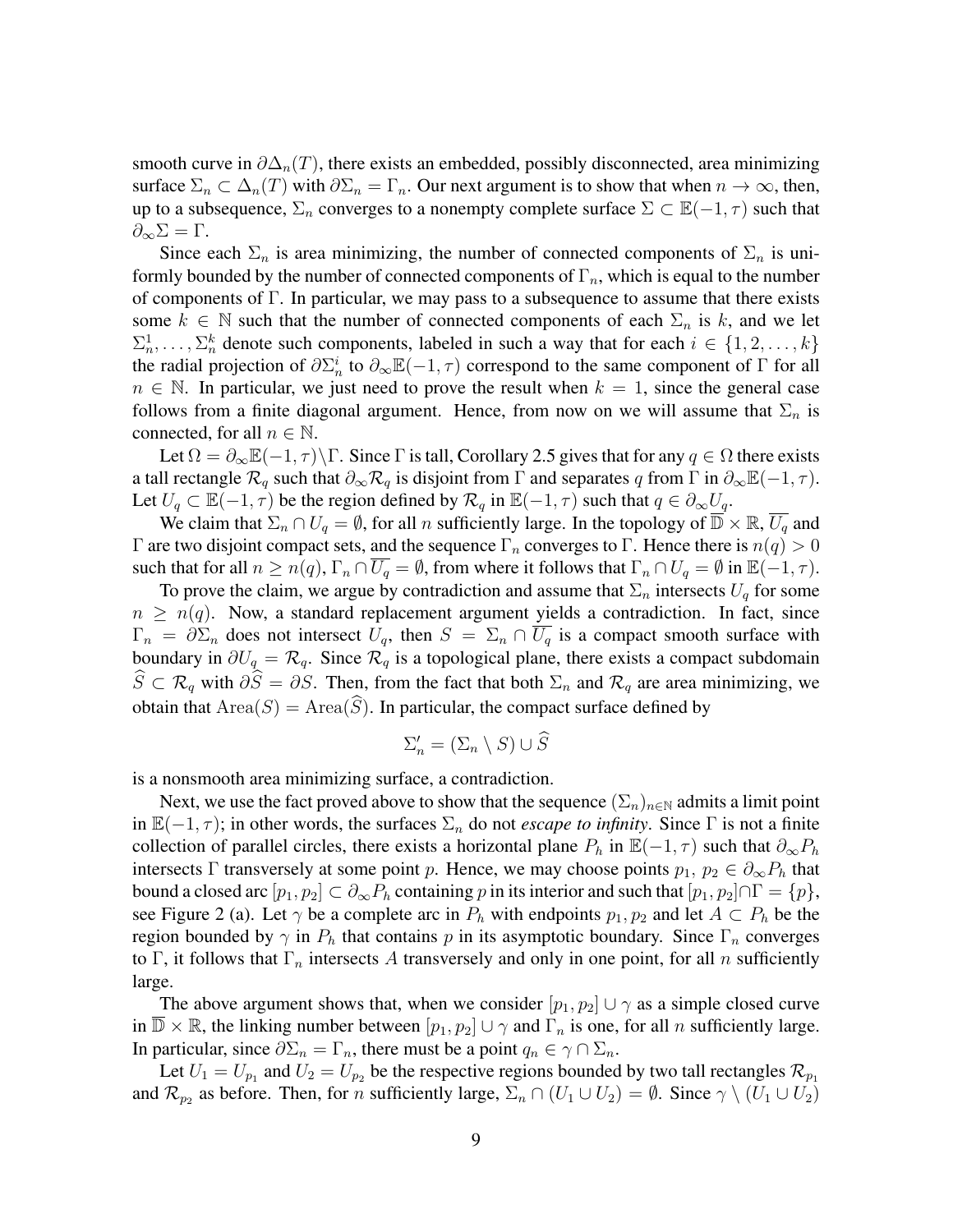

<span id="page-9-1"></span>Figure 2: (a) shows the plane  $P_h$  intersecting Γ transversely at p and the arc  $[p_1, p_2] \subset \partial_{\infty} P_h$ . In (b) we have the arc  $\gamma \subset P_h$  and, highlighted, the region A.

is compact, the sequence  $\{q_n\}_{n\in\mathbb{N}}$  admits a convergent subsequence, and then the surfaces  $\Sigma_n$  do not escape to infinity. In particular, after passing to a subsequence, it follows that  $\Sigma_n$ converges (in the  $C^{2,\alpha}$  topology on compacts of  $\mathbb{E}(-1,\tau)$ ) to a complete, area minimizing surface  $\Sigma \subset \mathbb{E}(-1, \tau)$ .

It remains to prove that  $\partial_{\infty} \Sigma = \Gamma$ . First, note that the fact that for any  $p \in \Omega$  there exists  $n(p) \in \mathbb{N}$  such that  $\Sigma_n \cap U_p = \emptyset$  for all  $n \geq n(p)$  gives immediately that  $\partial_{\infty} \Sigma \subset \Gamma$ . Next, we show that given  $p \in \Gamma$ , then  $p \in \partial_{\infty} \Sigma$ . First, assume that there is a plane  $P_h \subset \mathbb{E}(-1, \tau)$  such that  $\partial_{\infty}P_h$  intersects Γ transversely at p. Take a sequence of arcs  $\gamma_n \subset P_h$  (each  $\gamma_n$  resembles the arc  $\gamma$  in Figure [2](#page-9-1) (b)) such that the endpoints of  $\gamma_n$  determine arcs in  $\partial_{\infty}P_h$  that intersect Γ uniquely at p and such that the respective regions  $A_n \text{ }\subset P_n$  bounded by  $\gamma_n$  satisfy that  $A_{n+1} \subset A_n$  and that  $\bigcap_{n\in\mathbb{N}}\overline{A_n} = \{p\}.$  The same arguments as above give that for all  $n \in \mathbb{N}$ there exists a point  $q_n \in \Sigma \cap \gamma_n$ , from where it follows that  $p = \lim_{n \to \infty} q_n \in \partial_{\infty} \Sigma$ . Since the above argument is purely topological, we notice that the general case when the t-coordinate of Γ has a local extremal value at p can be treated in a similar manner, by considering a vertical plane instead of a horizontal one, and this finishes the proof of Theorem [1.4.](#page-2-3)  $\Box$ 

#### <span id="page-9-0"></span>3.2 The proof of Theorem [1.5.](#page-2-0)

In this section, we prove our nonexistence result stated as Theorem [1.5](#page-2-0) in the Introduction. The proof follows the ideas contained in Step 2 of the proof of Theorem 2.13 in [\[2\]](#page-17-2), with a few changes and necessary adaptations to the  $\tau \neq 0$  setting. A key step in the proof of our result is, when  $\tau \neq 0$ , to show the existence of a compact, connected area minimizing surface in  $\mathbb{E}(-1, \tau)$  with boundary contained in two parallel planes that are sufficiently far from each other. This is stated in Proposition [3.1](#page-10-0) below and is proved in Section [4,](#page-12-0) since the arguments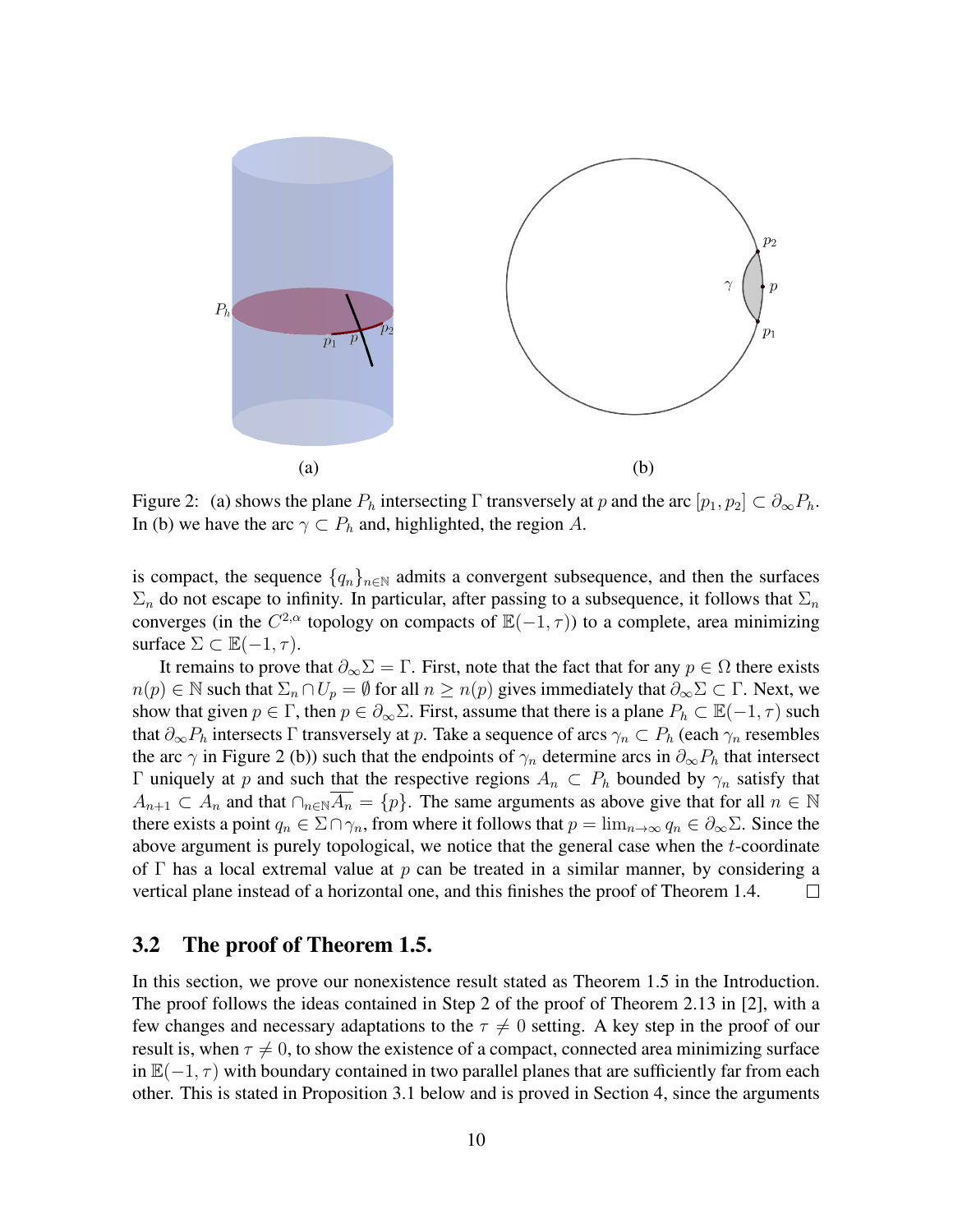used in its proof are technical.

To what follows, for each  $t \in \mathbb{R}$  and  $r > 0$ , we let

$$
C_t(r) = \{(\tanh(r)\cos(u), \tanh(r)\sin(u), t) \mid u \in [0, 2\pi)\}\
$$

be the circle in the horizontal plane  $P_t$  (with coordinates given by the open disk  $\mathbb D$ ) centered at the origin with euclidean radius tanh $(r) \in (0, 1)$ .

<span id="page-10-0"></span>**Proposition 3.1.** *For any*  $h \in (0, \frac{\pi}{2})$ 2 √  $(1+4\tau^2)$  *there exist*  $R > 0$  *and a compact, connected, area minimizing surface*  $S(h) \subset \mathbb{E}(-1, \tau)$  *such that* 

$$
\partial S(h) = C_h(R) \cup C_{-h}(R).
$$

Assuming Proposition [3.1,](#page-10-0) we now proceed to the proof of Theorem [1.5.](#page-2-0)

*Proof of Theorem [1.5.](#page-2-0)* Arguing by contradiction, let us assume that Γ is a curve as stated and that  $\Sigma$  is a complete, connected, area minimizing surface in  $\mathbb{E}(-1, \tau)$  such that  $\partial_{\infty} \Sigma = \Gamma$ . Since  $\Sigma$  is area minimizing, then  $\Sigma$  is properly embedded. In particular,  $\Sigma$  is orientable and the fact that  $\Sigma$  is connected implies that it separates  $\mathbb{E}(-1, \tau)$  into two connected open regions  $E_1, E_2.$ 

The asymptotic boundaries of  $E_1$  and  $E_2$  intersect along Γ and their union is the whole  $\partial_{\infty} \mathbb{E}(-1, \tau)$ . In particular, if we let  $\Omega_1 = \text{int}(\partial_{\infty} E_1)$  and  $\Omega_2 = \text{int}(\partial_{\infty} E_2)$ , it follows that  $\partial_{\infty} \mathbb{E}(-1, \tau) \setminus \Gamma = \Omega_1 \cup \Omega_2.$ 

After rotating  $\Sigma$  about the t-axis and performing a vertical translation, the assumptions over  $\Gamma$  imply that there exist  $\delta > 0$  and  $T \in (0, \frac{\pi}{2})$  $\frac{\pi}{2}(\sqrt{1+4\tau^2-4\tau})$  such that, for all  $\theta \in$  $(-\delta, \delta)$  the vertical segment  $\gamma_{\theta} = \{e^{i\theta}\} \times [-T, T]$  intersects  $\Gamma$  transversely, in exactly two points, and both points are interior to  $\gamma_{\theta}$ . We may also reindex to assume, without loss of generality, that  $I_{\delta} \times \{-T, T\} \subset \Omega_1$ , where  $I_{\delta} = \{e^{i\theta} \in \mathbb{S}^1 \mid \theta \in (-\delta, \delta)\}\;$  see Figure [3](#page-11-0) (a).

Let  $V_1$ ,  $V_2$  be open sets in  $\mathbb{E}(-1, \tau)$  such that  $\overline{V_1}$ ,  $\overline{V_2} \subset E_1$  and that  $I_{\delta} \times \{T\} \subset \text{int}(\partial_{\infty} V_1)$ ,  $I_\delta \times \{-T\} \subset \text{int}(\partial_\infty V_2)$ . Also, let  $V_3$  be another open set in  $\mathbb{E}(-1, \tau)$  such that  $\overline{V_3} \subset E_2$ and that  $\partial_{\infty}V_3 \subset \Omega_2$  with  $(1,0) \in \text{int}(\partial_{\infty}V_3)$ . For instance, we could take  $V_1, V_2, V_3$  as sufficiently small neighborhoods of  $I_\delta \times \{T\}$ ,  $I_\delta \times \{-T\}$  and of  $(1, 0)$ , respectively (see Figure [3](#page-11-0) (b)).

Let, for  $i = 1, 2, 3, U_i = \pi_1(V_i) \subset \mathbb{D}$ . Then  $U = U_1 \cap U_2 \cap U_3$  is an open set of  $\mathbb{D}$  that contains 1 in the interior of its asymptotic boundary. Let  $V = U \times (-T, T) \subset \mathbb{E}(-1, \tau)$  (see Figure [3](#page-11-0) (c)). √

From equation [\(2\)](#page-2-1), we may choose  $h < \frac{\pi}{2}$  $1 + 4\tau^2$  such that  $T < h - 2\tau\pi$ , and then Proposition [3.1](#page-10-0) implies the existence of  $R > 0$  and of a connected, area minimizing surface  $S = S(h)$  with boundary  $C_h(R) \cup C_{h}(R)$ . As before, let  $D_t(R)$  denote the disk in  $P_t$ centered at the origin and with euclidean radius  $tanh(R)$ . By the maximum principle using horizontal and vertical planes, we know that  $S \subset \cup_{t \in [-h,h]} D_t(R)$ . Furthermore,  $\hat{S} = S \cup$  $D_{-h}(R) \cup D_h(R)$  is a connected, embedded, compact surface in  $\mathbb{E}(-1, \tau)$ ; then  $\widehat{S}$  separates  $\mathbb{E}(-1, \tau)$  and defines a unique bounded region  $A \subset \mathbb{E}(-1, \tau)$  with  $\partial A = \widehat{S}$ .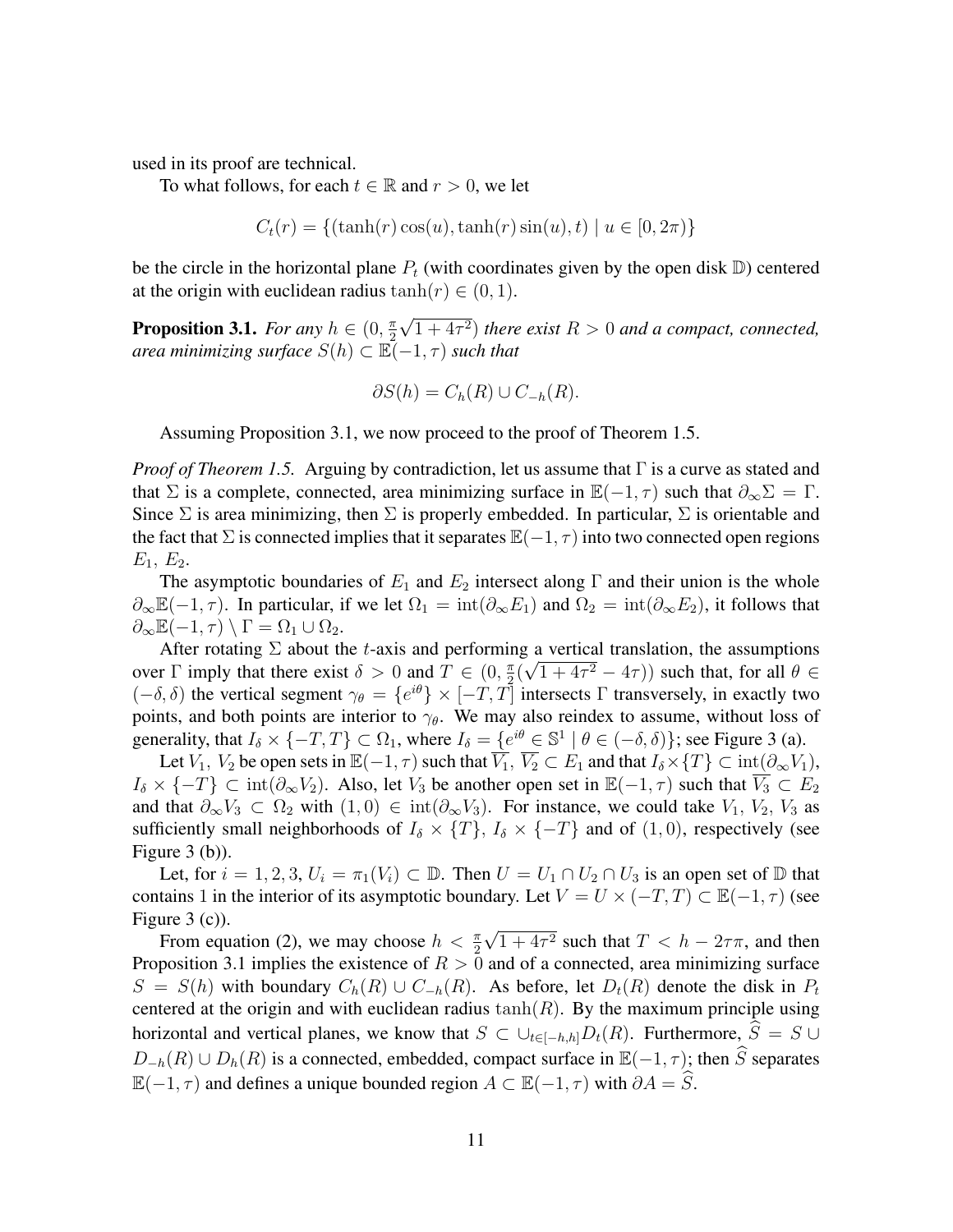

<span id="page-11-0"></span>Figure 3: In (a) we see one of the arcs  $\gamma_\theta$  that has endpoints in the circles  $\mathbb{S}^1 \times \{-T\}$ ,  $\mathbb{S}^1 \times \{T\}$ and intersects Γ transversely in two interior points. In (b), we depict the neighborhoods  $V_1$ ,  $V_2$ and  $V_3$  and (c) shows the product neighborhood V as a neighborhood of  $\gamma_0$ .

For  $r > 0$ , let  $\varphi_r : \mathbb{D} \to \mathbb{D}$  be the hyperbolic isometry of  $\mathbb{H}^2$  that translates along the geodesic given by the real axis and maps 0 to tanh(r), and let  $\phi_r : \mathbb{E}(-1, \tau) \to \mathbb{E}(-1, \tau)$ be its related isometry of  $\mathbb{E}(-1, \tau)$  given by Corollary [2.2.](#page-3-1) Then, for all  $z \in \mathbb{D}$  and  $t \in \mathbb{R}$ ,  $\pi_1(\phi_r(z,t)) = \varphi_r(z)$  and

<span id="page-11-1"></span>
$$
|\pi_2(\phi_r(z,t)) - t| < 2\tau\pi. \tag{8}
$$

Let  $S_r = \phi_r(S)$  and  $A_r = \phi_r(A)$ . Then  $S_r$  is an area minimizing surface of  $\mathbb{E}(-1, \tau)$ contained in the boundary of the region  $A_r$ . Let  $D(R) = \pi_1(D_t(R))$  for  $t \in \mathbb{R}$ . Since, when  $r \to \infty$ ,  $\varphi_r(D(R))$  is collapsing into the point at infinity  $z = 1$  and U is an open set which contains 1 in the interior of its asymptotic boundary, there exists  $r_0 > 0$  such that for all  $r \geq r_0, \pi_1(A_r) \subset U$ .

Note that [\(8\)](#page-11-1), together with the fact that  $h - 2\tau \pi > T$ , gives that  $\partial A_{r_0}$  intersects both regions  $\mathbb{D} \times (-\infty, -T)$  and  $\mathbb{D} \times (T, +\infty)$ . In particular, since  $\pi_1(A_{r_0}) \subset U$  and  $A_{r_0}$  is connected, there exists a connected component  $A_0$  of  $A_{r_0} \cap V$  with boundary intersecting both  $P_T \cap V_1$  and  $P_{-T} \cap V_2$ . In particular,  $A_0$  intersects  $E_1$ .

On the other hand,  $V_3 \cap V$  separates V into two connected components that intersect  $A_0$ , and then  $V_3 \cap A_0 \neq \emptyset$ , from where it follows that  $A_0$  also intersects  $E_2$  and that  $A_0 \setminus$ Σ contains a compact connected component with boundary contained in  $S_{r0}$  ∪ Σ. Now, a standard replacement argument using that both  $S_{r_0}$  and  $\Sigma$  are area minimizing produces a nonsmooth area minimizing surface, which is a contradiction that proves Theorem [1.5.](#page-2-0)  $\Box$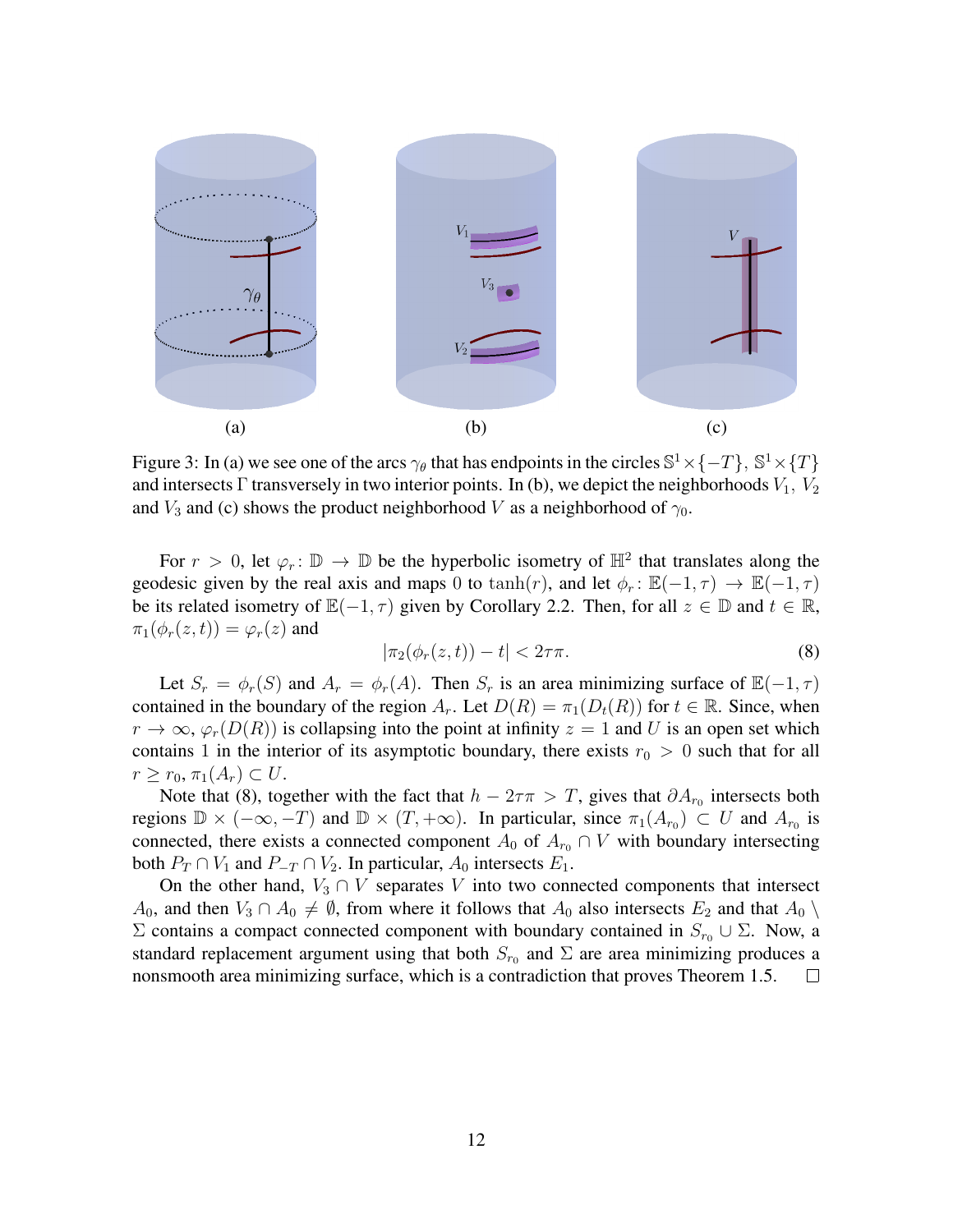### <span id="page-12-0"></span>4 The proof of Proposition [3.1.](#page-10-0)

The proof of Proposition [3.1,](#page-10-0) which follows the ideas presented in [\[2,](#page-17-2) Lemma 7.1], will be carried out along this section. For  $d > 0$ , let  $M_d$  be the rotational catenoid introduced in Section [2.1.](#page-4-1) The main idea here is to show that for any  $h \in (0, \frac{\pi}{2})$  $\frac{\pi}{2}\sqrt{1+4\tau^2}$  and d sufficiently large, the surface

$$
M_d^h = M_d \cap (\mathbb{D} \times [-h, h])
$$

has less area than the union of the two disks in the parallel planes  $P_{-h}$ ,  $P_h$  which share a boundary component with  $M_d^h$ . Hence, the area minimizing surface with boundary  $\partial M_d^h$  is necessarily connected. Note that  $M_d^h$  is compact if and only if  $h < h(d)$ , which is equivalent to the existence of  $R > \arcsinh(d)$  such that  $u_d(R) = h$ . For convenience, for given  $d > 0$ and  $R > \operatorname{arcsinh}(d)$ , we define

$$
M_d(R) = M_d^{u_d(R)} = M_d \cap \{-u_d(R) \le t \le u_d(R)\}.
$$

Our first result is an area estimate for  $M_d(R)$  for large values of d.

<span id="page-12-3"></span>**Lemma 4.1.** *There exists*  $d_0 > 0$  *such that for any*  $d \geq d_0$  *and*  $R > \operatorname{arcsinh}(d+1)$  *it holds that* √

<span id="page-12-1"></span>Area
$$
(M_d(R)) < 2\pi\sqrt{1+4\tau^2} \left(\sqrt{e^{2R}-2-4d^2}+1\right).
$$

*Proof.* Let  $u: [a, b] \to \mathbb{R}$  be a smooth function and let  $\Sigma$  be the rotational surface in  $\mathbb{E}(-1, \tau)$ parameterized by

$$
\Sigma = \{ (\tanh(r/2)\cos(\theta), \tanh(r/2)\sin(\theta), u(r)) \mid r \in [a, b], \theta \in [0, 2\pi) \}.
$$

Then, a straightforward computation implies that the area of  $\Sigma$  is given by

Area(
$$
\Sigma
$$
) =  $2\pi \int_a^b \sinh(s) \sqrt{(u'(s))^2 + 1 + 4\tau^2 \tanh^2(s/2)} ds.$  (9)

Hence, it follows from [\(9\)](#page-12-1) and from [\(6\)](#page-4-2) that

Area
$$
(M_d(R)) = 4\pi \int_{\arcsinh(d)}^R \sinh^2(s) \sqrt{\frac{1 + 4\tau^2 \tanh^2(s/2)}{\cosh^2(s) - 1 - d^2}} ds.
$$

In particular, since  $|\tanh(x)| < 1$  for all  $x \in \mathbb{R}$ , we obtain that

<span id="page-12-2"></span>Area
$$
(M_d(R)) < 4\pi\sqrt{1+4\tau^2} \int_{\arcsinh(d)}^R \frac{\sinh^2(s)}{\sqrt{\cosh^2(s) - 1 - d^2}} ds.
$$
 (10)

The next argument presents an adequate estimate to the integral in [\(10\)](#page-12-2), which we will denote by I. Under the assumption that  $R > \arcsin(1 + 1)$ , we may write  $I = I_1 + I_2$  where

$$
I_1 = \int_{\arcsinh(d)}^{\arcsinh(d+1)} \frac{\sinh^2(s)}{\sqrt{\cosh^2(s) - 1 - d^2}} ds, \quad I_2 = \int_{\arcsinh(d+1)}^R \frac{\sinh^2(s)}{\sqrt{\cosh^2(s) - 1 - d^2}} ds.
$$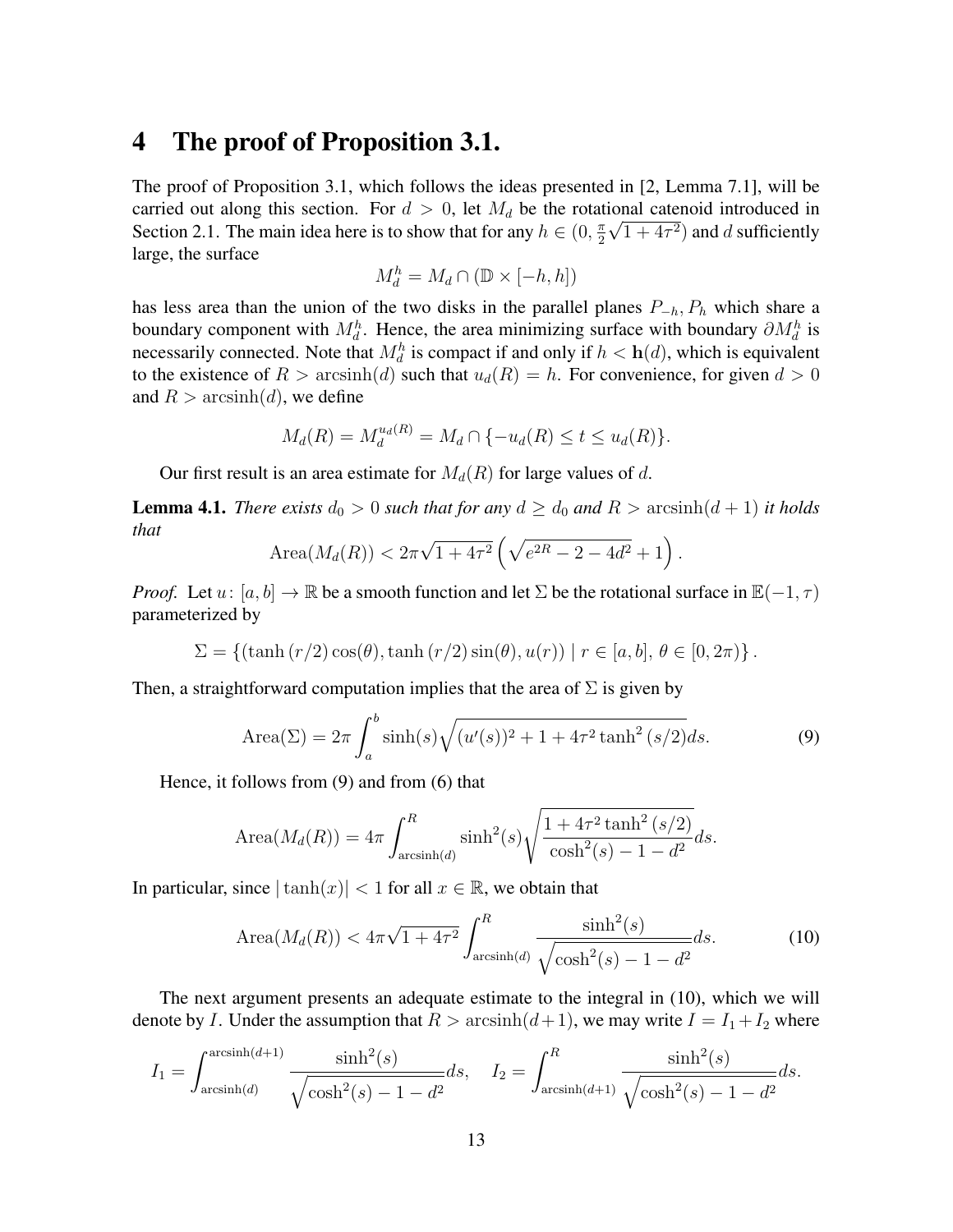To estimate  $I_1$ , we first use that  $s < \operatorname{arcsinh}(d + 1)$ , obtaining

$$
I_1 \le (d+1) \int_{\arcsinh(d)}^{\arcsinh(d+1)} \frac{\sinh(s)}{\sqrt{\cosh^2(s) - 1 - d^2}} ds.
$$

Next, we use the change of variables  $u = \cosh(s)$ , the identity  $\cosh(\arcsinh(x)) = \sqrt{1 + x^2}$ Next, we use the change of variables  $u = \cosh(s)$ , the identity  $\cosh(\arcsin(x))$ <br>and the fact that for any  $a \in \mathbb{R}$  the function  $\log(\sqrt{x^2 - a} + x)$  is a primitive to  $\frac{1}{\sqrt{x^2 - a}}$  $\frac{1}{x^2-a}$  to obtain that

<span id="page-13-0"></span>
$$
I_1 \le (d+1)\log\left(\frac{\sqrt{1+2d} + \sqrt{2+2d+d^2}}{\sqrt{1+d^2}}\right) < (d+1)\log\left(\frac{\sqrt{1+2d} + \sqrt{2+2d+d^2}}{d}\right).
$$
 (11)

In order to estimate  $I_2$ , we use the inequalities  $\sinh(x) < \frac{e^x}{2}$  $\frac{e^{2x}-2}{4}$  and  $\cosh^2(x)-1>\frac{e^{2x}-2}{4}$  $\frac{1}{4}$ , which hold for all  $x \in \mathbb{R}$ , so that

$$
I_2 < \int_{\arcsinh(d+1)}^R \frac{e^{2s}}{2\sqrt{e^{2s} - 2 - 4d^2}} ds.
$$

Since  $\frac{e^{2s}}{2\sqrt{e^{2s}}-e^{2s}}$  $\frac{e^{2s}}{2\sqrt{e^{2s}-2-4d^2}}$  is a primitive to  $\sqrt{e^{2s}-2-4d^2}$  $\frac{1}{2^{2-4d^2}}$  and  $\arcsinh(x) = \log(\sqrt{x^2+1}+x)$ , we obtain that

<span id="page-13-1"></span>
$$
I_2 < \frac{\sqrt{e^{2R} - 2 - 4d^2} - \sqrt{(\sqrt{2 + 2d + d^2} + d + 1)^2 - 2 - 4d^2}}{2}
$$
  
< 
$$
< \frac{\sqrt{e^{2R} - 2 - 4d^2} - \sqrt{2(d + 1)\sqrt{1 + 2d + d^2} + 1 + 4d - 2d^2}}{2}
$$
  

$$
= \frac{\sqrt{e^{2R} - 2 - 4d^2} - \sqrt{8d + 3}}{2}.
$$
 (12)

Using [\(10\)](#page-12-2), [\(11\)](#page-13-0) and [\(12\)](#page-13-1) we obtain that, for any  $d > 0$  and  $R > \operatorname{arcsinh}(d + 1)$ ,

$$
\frac{\text{Area}(M_d(R))}{4\pi\sqrt{1+4\tau^2}} < (d+1)\log\left(\frac{\sqrt{1+2d}+\sqrt{2+2d+d^2}}{d}\right) + \frac{\sqrt{e^{2R}-2-4d^2}-\sqrt{8d+3}}{2}.
$$

Since

$$
\lim_{d \to \infty} (d+1) \log \left( \frac{\sqrt{1+2d} + \sqrt{2+2d+d^2}}{d} \right) - \frac{\sqrt{8d+3}}{2} = 0,
$$

the lemma follows.

 $\Box$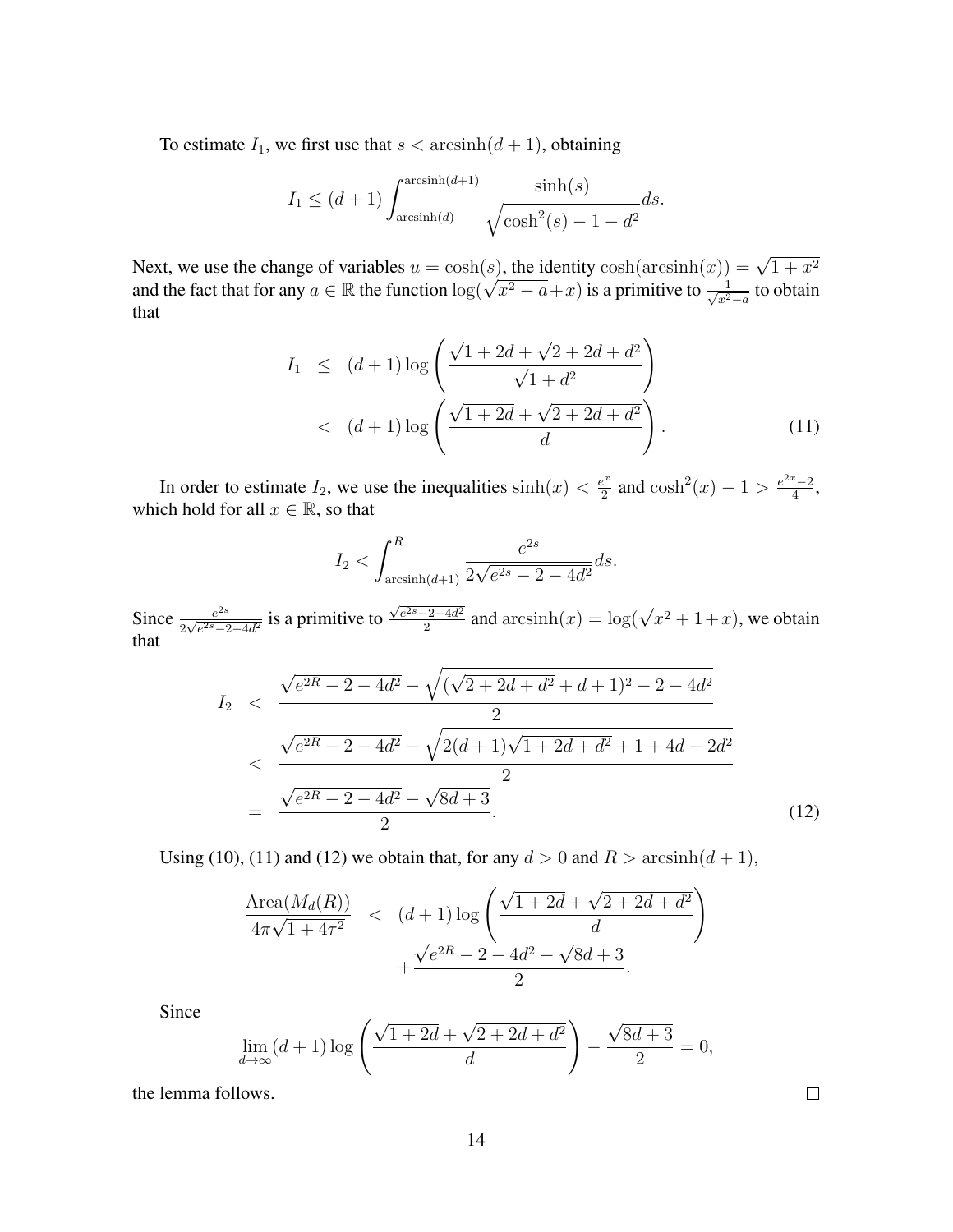Let  $D_1(R)$  and  $D_2(R)$  be the respective disks in the horizontal planes  $P_{u_d(R)}$  and  $P_{-u_d(R)}$ such that  $\partial(D_1(R) \cup D_2(R)) = \partial M_d(R)$ . Since vertical translations are isometries of  $\mathbb{E}(-1, \tau)$ , it follows that  $Area(D_1(R) \cup D_2(R)) = 2Area(D_1(R))$ . Using this fact, we prove the next result, which compares the area of  $M_d(R)$  with the area of  $D_1(R) \cup D_2(R)$ for  $d$  and  $R$  sufficiently large.

<span id="page-14-1"></span>**Lemma 4.2.** Let  $R(d) = \frac{3}{2} \log(d)$ . Then, there exists  $d_1 > 0$  such that for all  $d \geq d_1$  it holds *that* √ √ √

$$
2\text{Area}(D_1(R(d))) > 2\pi\sqrt{1+4\tau^2}(\sqrt{d^3-4}-\sqrt{d}).\tag{13}
$$

*In particular, there exists*  $\widetilde{d} > 0$  *such that for all*  $d > \widetilde{d}$  *it holds that* 

<span id="page-14-2"></span>
$$
\text{Area}\big(D_1(R(d)) \cup D_2(R(d))\big) > \text{Area}(M_d(R)).\tag{14}
$$

*Proof.* For any  $R > 0$ , we have that

$$
2\text{Area}(D_1(R)) = 4\pi\sqrt{1+4\tau^2} \int_0^R \sinh(s) \sqrt{\frac{\cosh(s) + \frac{1-4\tau^2}{1+4\tau^2}}{\cosh(s) + 1}} ds.
$$

In order to see this, just apply [\(9\)](#page-12-1) for the function  $u \equiv 0$ , after using the identity  $\tanh^2\left(\frac{s}{2}\right)$  $\frac{s}{2}) =$  $\frac{\cosh(s)-1}{\cosh(s)+1}$ . Thus, if we denote

$$
\widetilde{I} = \int_0^R \sinh(s) \sqrt{\frac{\cosh(s) + \frac{1 - 4\tau^2}{1 + 4\tau^2}}{\cosh(s) + 1}} ds,
$$

it holds that  $2 \text{Area}(D_1(R)) = 4\pi$ √  $1 + 4\tau^2 I$ . Our next arguments estimate I from below. First, use the substitution  $u = \cosh(s)$  to obtain that

<span id="page-14-0"></span>
$$
\widetilde{I} = \int_{1}^{\cosh(R)} \sqrt{\frac{u + \frac{1 - 4\tau^2}{1 + 4\tau^2}}{u + 1}} du.
$$

Using that for any  $a \in \mathbb{R}$ ,

$$
\frac{d}{du}\left(\sqrt{(u+a)(u+1)}+(a-1)\log\left(\sqrt{u+a}+\sqrt{u+1}\right)\right)=\sqrt{\frac{u+a}{u+1}},
$$

we may compute  $\widetilde{I}$  in terms of R as follows

$$
\widetilde{I} = \sqrt{(\cosh(R) + \frac{1 - 4\tau^2}{1 + 4\tau^2})(\cosh(R) + 1)} - \frac{2}{\sqrt{1 + 4\tau^2}} - \frac{8\tau^2}{1 + 4\tau^2} \log\left(\frac{\sqrt{\cosh(R) + \frac{1 - 4\tau^2}{1 + 4\tau^2}} + \sqrt{\cosh(R) + 1}}{\sqrt{\frac{2}{1 + 4\tau^2}} + \sqrt{2}}\right).
$$
\n(15)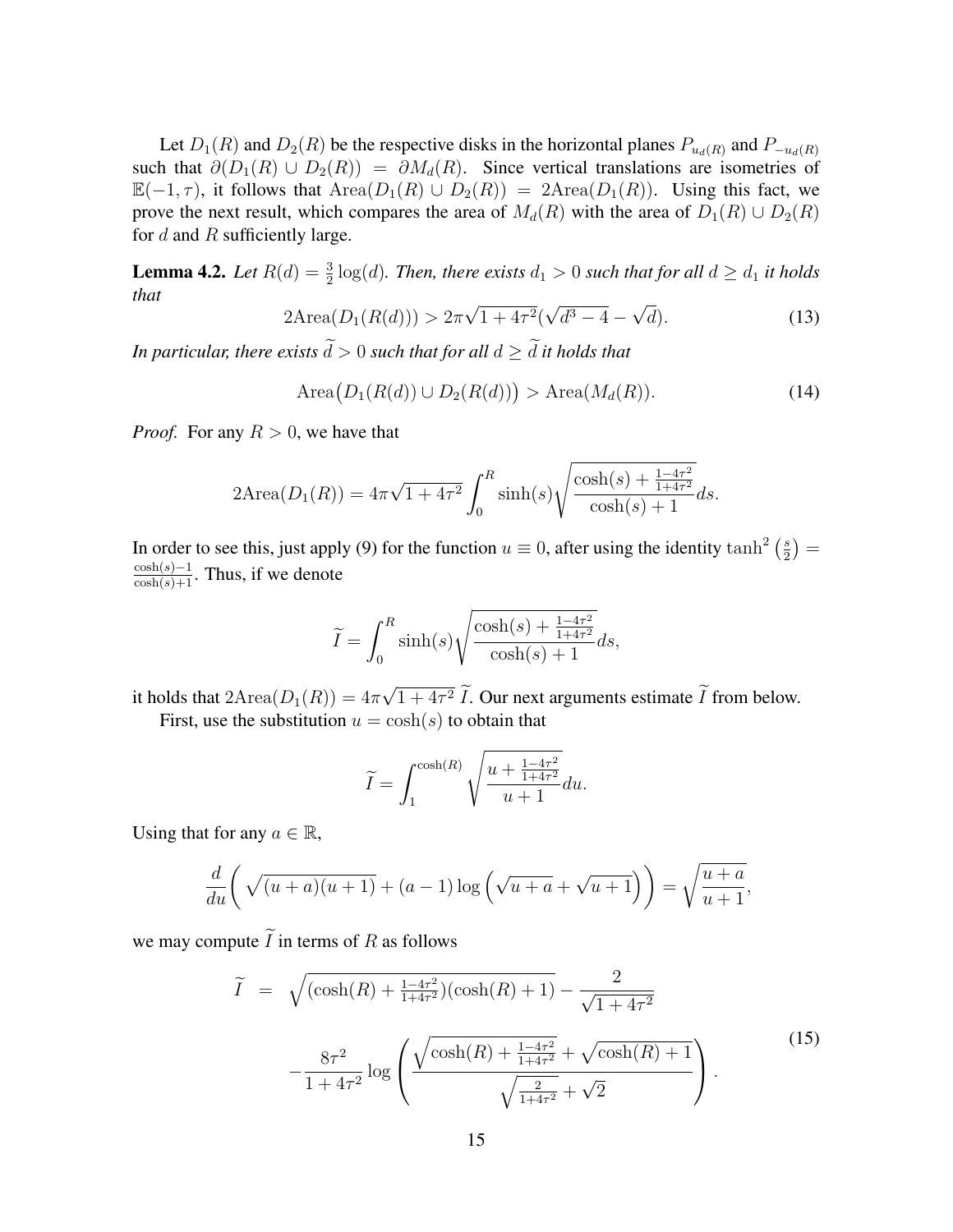Since  $\frac{e^R}{2} < \cosh(R) < \frac{e^R + 1}{2}$  $\frac{2^{i}+1}{2}$  and  $-1 < \frac{1-4\tau^2}{1+4\tau^2}$  $\frac{1-4\tau^2}{1+4\tau^2}$  < 1, it follows from [\(15\)](#page-14-0) that  $I >$  $\sqrt{e^R}$ 2 − 1  $\bigwedge e^R$ 2  $+1) - \frac{2}{\sqrt{2}}$  $1 + 4\tau^2$  $-\frac{8\tau^2}{1+4\tau^2}$  $\frac{0.7}{1 + 4\tau^2} \log$  $\sqrt{ }$  $\mathcal{L}$  $\sqrt{\frac{e^{R}+1}{2}+1} + \sqrt{\frac{e^{R}+1}{2}+1}$  $\sqrt{\frac{2}{1+4\tau^2}} +$ √ 2  $\setminus$  $\overline{1}$ = 1 2  $\sqrt{e^{2R}-4}-\frac{2}{\sqrt{2}}$  $\frac{2}{1+4\tau^2} - \frac{8\tau^2}{1+4\tau^2}$  $\frac{8\tau^2}{1+4\tau^2}\log\left(\frac{1}{2}\right)$  $\frac{e^R + 3\sqrt{1+4\tau^2}}{1+\sqrt{1+4\tau^2}}$  $\setminus$ .

Assuming that R is large enough so  $3 < e^R$  and setting

$$
c_1 = \frac{4\tau^2}{1 + 4\tau^2}, \quad c_2 = \frac{2}{\sqrt{1 + 4\tau^2}} + \frac{8\tau^2}{1 + 4\tau^2} \log\left(\frac{\sqrt{2}\sqrt{1 + 4\tau^2}}{1 + \sqrt{1 + 4\tau^2}}\right),
$$

we obtain that

$$
\widetilde{I} > \frac{1}{2}\sqrt{e^{2R} - 4} - c_1R - c_2.
$$

In particular, for  $R(d) = \frac{3}{2} \log(d)$ , it holds that

$$
2Area(D_1(R(d))) > 2\pi\sqrt{1+4\tau^2} \left(\sqrt{d^3-4} - 3c_1\log(d) - 2c_2\right),
$$

for all d sufficiently large. To conclude the proof that [\(13\)](#page-14-1) holds, we just notice that there exists  $d_1 > 0$  large enough so that for all  $d \geq d_1$ , it holds that  $3c_1 \log(d) + 2c_2 < \sqrt{d}$ .

Now, to finish the proof of the lemma it remains to show that there exists some  $\tilde{d}$  such that [\(14\)](#page-14-2) holds for all  $d \geq \tilde{d}$ . We first observe that  $\lim_{d \to \infty} \frac{R(d)}{\arcsinh(d+1)} = \frac{3}{2}$  $\frac{3}{2}$ , hence there exists some  $d_2 > 0$  such that for any  $d \geq d_2$  it holds that  $R(d) > \arcsinh(d+1)$ . Without loss of generality, we may assume that  $d_2 \geq d_0$ , where  $d_0$  is defined in Lemma [4.1.](#page-12-3) In particular, for all  $d \geq d_2$ 

<span id="page-15-0"></span>Area
$$
(M_d(R(d))) < 2\pi\sqrt{1+4\tau^2} \left(\sqrt{d^3-2-4d^2}+1\right)
$$
. (16)

Now, we just use the fact that

$$
\lim_{d \to \infty} \left( \sqrt{d^3 - 4} - \sqrt{d} - \sqrt{d^3 - 2 - 4d^2} - 1 \right) = \infty
$$

to obtain some  $\tilde{d} \ge \max\{d_0, d_1, d_2\}$  such that for all  $d \ge \tilde{d}$ 

$$
\sqrt{d^3 - 2 - 4d^2} + 1 < \sqrt{d^3 - 4} - \sqrt{d}
$$

and we can use [\(13\)](#page-14-1) and [\(16\)](#page-15-0) to finish the proof of the lemma.

 $\Box$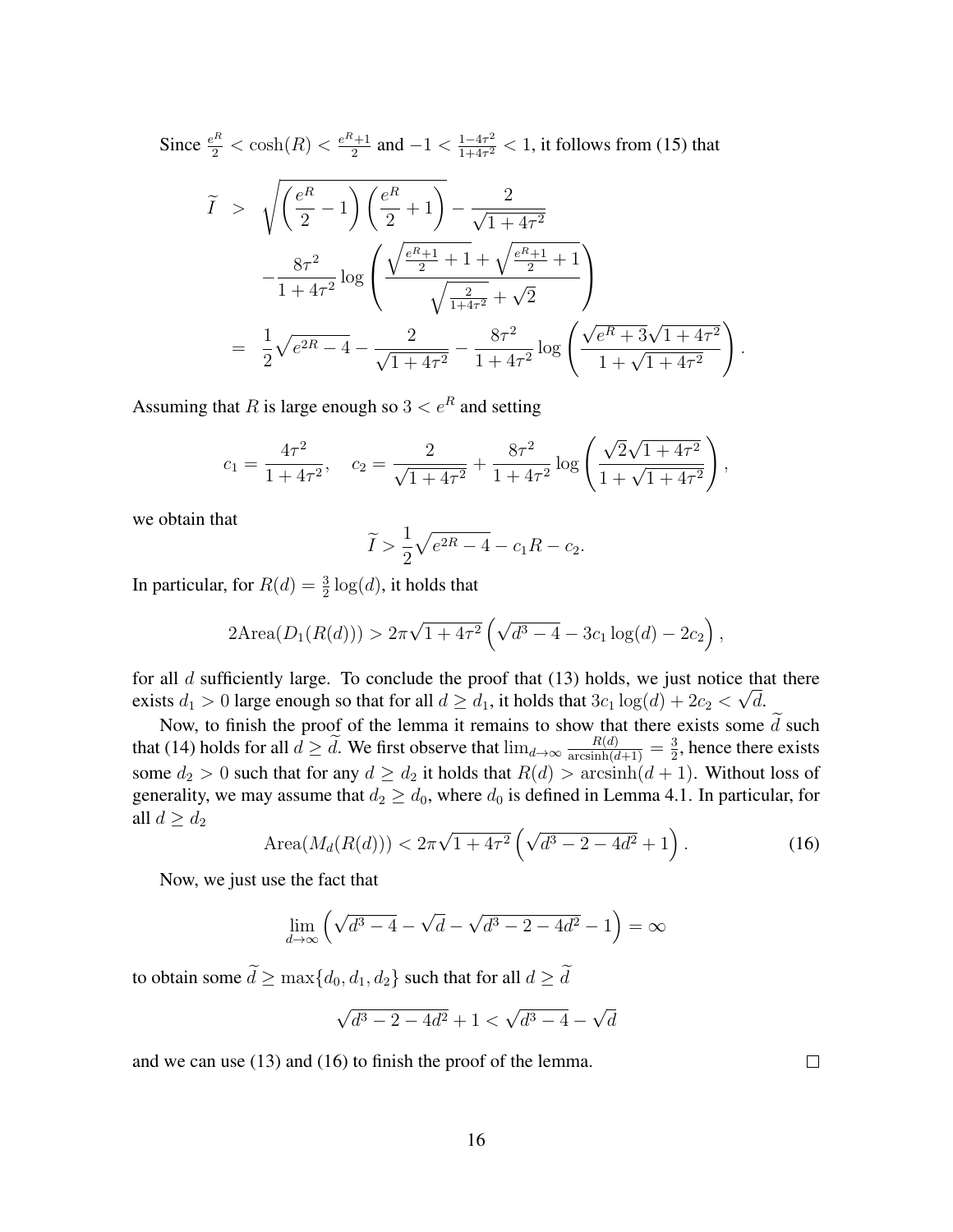At this point, we know that for d sufficiently large and  $R(d) = \frac{3}{2} \log(d)$ , the area of  $M_d(R)$  is less than the area of the two horizontal disks with the same boundary as  $M_d(R)$ . In particular, any area minimizing surface of  $\mathbb{E}(-1, \tau)$  with boundary  $\partial M_d(R)$  will be connected, since the unique disconnected minimal surface with such boundary is  $D_1(R) \cup D_2(R)$ .

Our next result shows that for any  $h \in (0, \frac{\pi}{2})$  $\frac{\pi}{2}\sqrt{1+4\tau^2}$  there exists  $d \geq d$  so that  $M_d(R(d)) = M_d^h$ , thereby completing the proof of Proposition [3.1.](#page-10-0)

**Lemma 4.3.** For  $R(d) = \frac{3}{2} \log(d)$ , it holds that

<span id="page-16-1"></span>
$$
\lim_{d \to \infty} u_d(R(d)) = \frac{\pi}{2} \sqrt{1 + 4\tau^2}.
$$

*Proof.* For a given  $d > 0$  let  $\lambda_d$ :  $(\arcsinh(d), \infty) \to \mathbb{R}$  be defined by

$$
\lambda_d(s) = \int_{\arcsinh(d)}^s \frac{d}{\sqrt{\sinh^2(r) - d^2}} dr.
$$
\n(17)

It is immediate to obtain that for all  $R > \operatorname{arcsinh}(d)$  we have the inequality

$$
u_d(R) > \sqrt{1 + 4\tau^2 \tanh^2(\arcsinh(d)/2)} \lambda_d(R).
$$

Since the results from Peñafiel [\[11,](#page-18-3) Proposition 3.9] imply that  $u_d(R) < \frac{\pi}{2}$ 2 √  $1 + 4\tau^2$  and

$$
\lim_{d \to \infty} \tanh^2(\operatorname{arcsinh}(d)/2) = 1,
$$

in order to prove the lemma it suffices to show that

<span id="page-16-0"></span>
$$
\lim_{d \to \infty} \lambda_d(R(d)) = \frac{\pi}{2}.
$$
\n(18)

Equation [\(18\)](#page-16-0) is precisely Lemma 7.3 of [\[2\]](#page-17-2), but, for the sake of completeness, we present its proof here.

We start with the change of variables used in Proposition 5.2 of [\[9\]](#page-18-5),  $t = \arccosh\left(\frac{\cosh(r)}{\sqrt{1+d^2}}\right)$ , so that [\(17\)](#page-16-1) becomes

$$
\lambda_d(s) = \int_0^{\arccosh\left(\frac{\cosh(s)}{\sqrt{1+d^2}}\right)} \frac{d}{\sqrt{(1+d^2)\cosh^2(t) - 1}} dt.
$$

In particular, if we let  $\rho(s) = \operatorname{arccosh}(\sqrt{1 + d^2} \cosh(s))$ , it follows that

$$
\lambda_d(\rho(s)) = \int_0^s \frac{d}{\sqrt{(1+d^2)\cosh^2(t) - 1}} dt.
$$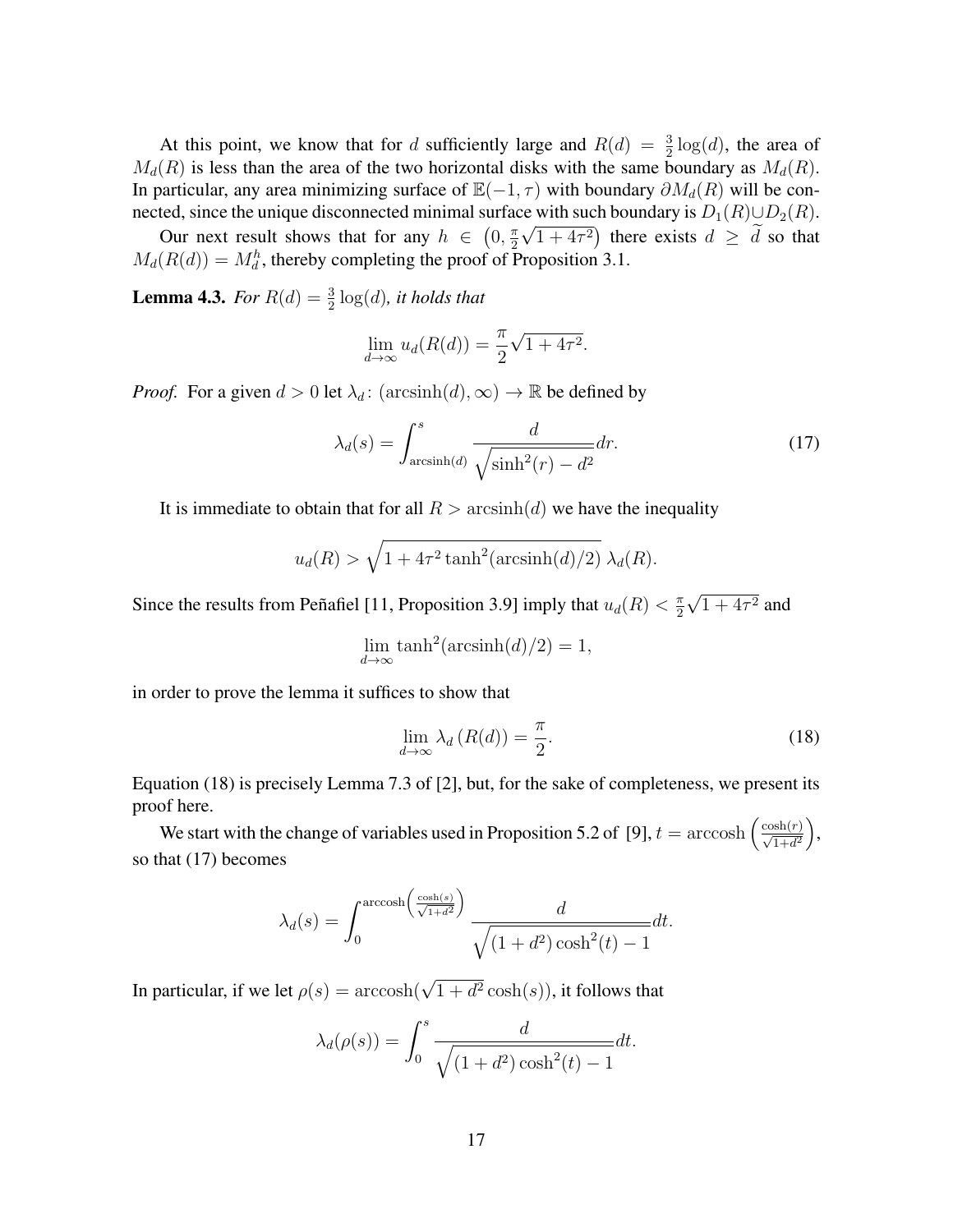Let  $s(d)$  be defined by  $\rho(s(d)) = R(d)$ . Then

<span id="page-17-7"></span>
$$
\lim_{d \to \infty} \lambda_d(R(d)) = \lim_{d \to \infty} \int_0^{s(d)} \frac{d}{\sqrt{(1+d^2)\cosh^2(t) - 1}} dt.
$$
 (19)

For any  $t > 0$  it holds that

$$
\frac{d}{\sqrt{1+d^2}} \frac{1}{\cosh(t)} \le \frac{d}{\sqrt{(1+d^2)\cosh^2(t) - 1}} \le \frac{1}{\cosh(t)},
$$

and then

<span id="page-17-6"></span>
$$
\frac{d}{\sqrt{1+d^2}} \int_0^{s(d)} \frac{1}{\cosh(t)} dt \le \lambda_d(R(d)) \le \int_0^{s(d)} \frac{1}{\cosh(t)} dt. \tag{20}
$$

We note that  $s(d) = \operatorname{arccosh}\left(\frac{d^3+1}{2\sqrt{d^3}\sqrt{d^2}}\right)$  $\frac{d^3+1}{2\sqrt{d^3\sqrt{d^2+1}}}$ ; in particular,  $\lim_{d\to\infty} s(d) = +\infty$ . On the other hand,  $\int_0^{s(d)}$ 1  $\frac{1}{\cosh(t)}dt = 2 \arctan\left(\tanh\left(\frac{s(d)}{2}\right)\right)$  $\binom{d}{2}$ ) from where it follows that both lower an upper bounds on [\(20\)](#page-17-6) converge to  $\pi/2$ , as  $d \to \infty$ . This, together with [\(19\)](#page-17-7), implies that

$$
\lim_{d \to \infty} \lambda_d(R(d)) = \frac{\pi}{2},
$$

which proves the lemma. As already explained, this also finishes the proof of Proposition [3.1.](#page-10-0)  $\Box$ 

## **References**

- <span id="page-17-3"></span>[1] J. Castro-Infantes. On the asymptotic plateau problem in  $\widetilde{SL}_2(\mathbb{R})$ . Preprint avaiable at arXiv:2002.10911 [math.DG].
- <span id="page-17-2"></span>[2] B. Coskunuzer. Minimal surfaces with arbitrary topology in  $\mathbb{H}^2 \times \mathbb{R}$ . Preprint avaiable at arXiv:1404.0214 [math.DG].
- <span id="page-17-4"></span>[3] B. Daniel. Isometric immersions into 3-dimensional homogeneous manifolds. *Comment. Math. Helv.*, 82(1):87–131, 2007.
- <span id="page-17-0"></span>[4] R. Sa Earp and E. Toubiana. An asymptotic theorem for minimal surfaces and existence results for minimal graphs in  $\mathbb{H}^2 \times \mathbb{R}$ . *Math. Ann.*, (342):309–331, 2008.
- <span id="page-17-1"></span>[5] L. Ferrer, F. Martín, R. Mazzeo, and M. Rodríguez. Properly embedded minimal annuli in  $\mathbb{H}^2 \times \mathbb{R}$ . *Math. Ann.*, 375(1-2):541–594, 2019.
- <span id="page-17-5"></span>[6] A. Folha and C. Peñafiel. Minimal graphs in  $\widetilde{PSL}(2,\mathbb{R})$ . *Mat. Contemp.*, (43):111–132, 2014.